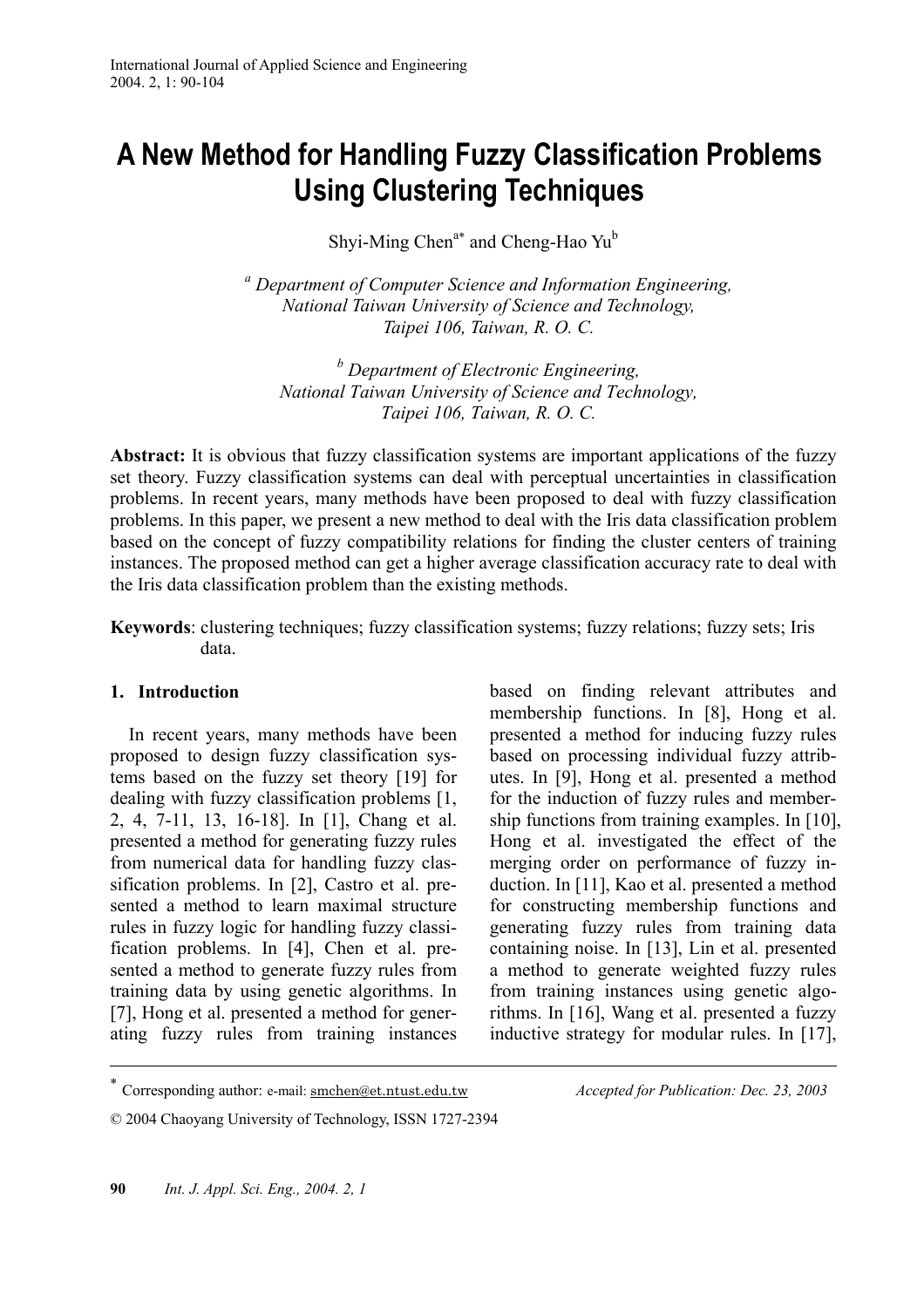Wu et al. presented a method for constructing membership functions and fuzzy rules from training examples.

In this paper, we present a new method to deal with the Iris data [5] classification problem based on the concept of fuzzy compatibility relations for finding the cluster centers of the training instances. The proposed method can discard useless input attributes, thus improving the average classification accuracy rate. It can get a higher average classification accuracy rate to deal with the Iris data classification problem than the existing methods.

The rest of this paper is organized as follows. In Section 2, we briefly review fuzzy sets and fuzzy relations from [12] and [19]. In Section 3, we present a new method for dealing with the Iris data classification problem based on clustering techniques. In Section 4, we use an example to illustrate the proposed method. In Section 5, we show the experimental results of the proposed method. The conclusions are discussed in Section 6.

#### **2. Fuzzy sets and fuzzy relations**

Roughly speaking, a fuzzy set [19] is a set with fuzzy boundaries. A fuzzy set A of the universe of discourse U,  $U = \{u_1, u_2, \dots, u_n\},\$ can be characterized by a membership function  $\mu_A$ ,  $\mu_A$ : U $\rightarrow$ [0, 1], where  $\mu_A(u_i)$ indicates the grade of membership of the element u<sub>i</sub> in the fuzzy set A,  $\mu_A(u_i) \in [0, 1]$ , and  $1 \le i \le n$ . A fuzzy set A of the universe of discourse U can be represented by

$$
A = \frac{\mu_A(u_1)}{\mu_1} + \frac{\mu_A(u_2)}{\mu_2} + \dots + \frac{\mu_A(u_n)}{\mu_n}, \quad (1)
$$

where the symbol "+" denotes the union operator and the symbol "/" denotes the separator.

**Definition 2.1:** Let  $A_1$ ,  $A_2$ , ..., and  $A_n$  be fuzzy sets and let  $A_1 \times A_2 \times ... \times A_n$  be their Cartesian product. Then, a *n*-ary fuzzy relation R is defined as follows [12]:

$$
R(A_1, A_2, \ldots, A_n) \subset A_1 \times A_2 \times \ldots \times A_n, \quad (2)
$$
  
where

$$
A_1 \times A_2 \times ... \times A_n = \{ (x_1, x_2, ..., x_n) | x_i \n\in A_i \text{ and } 1 \le i \le n \}.
$$
 (3)

The membership function of  $R(A_1, A_2, \ldots, A_n)$ is represented by  $\mu_R(x_1, x_2, \ldots, x_n)$ , where  $\mu_R(x_1, x_2, \ldots, x_n) \in [0, 1]$  and  $1 \le i \le n$ .

*Definition 2.2:* Assume that A is a fuzzy set. A fuzzy relation  $R(A, A)$  is reflexive [12] if and only if

$$
\mu_R(x_i, x_i) = 1, \quad \forall \ x_i \in A. \tag{4}
$$

*Definition 2.3:* Assume that A is a fuzzy set. A fuzzy relation  $R(A, A)$  is symmetric [12] if and only if

$$
\mu_R(x, y) = \mu_R(y, x), \quad \forall \ x, y \in A. \quad (5)
$$

If a binary fuzzy relation R is reflexive, symmetric, and transitive, then it is called a fuzzy equivalence relation [12]. If a binary fuzzy relation R is reflexive and symmetric, then it is called a compatibility relation [12].

#### **3. A new method for dealing with the Iris data classification problem based on clustering techniques**

In this section, we present a new method to deal with the Iris data [5] classification problem based on the concept of fuzzy compatibility relations to find cluster centers from training instances, where we can choose n instances from the Iris data as the training data set, and let the other instances of the Iris data be the testing data set. There are three species of flowers in the Iris data (i.e., "Iris-Setosa", "Iris-Versicolor" and "Iris-Virginica") and there are 150 instances in the Iris data, with 50 instances for each species and each species has four input attributes (i.e., Sepal Length (SL), Sepal Width (SW), Petal Length (PL) and Petal Width (PW)). Assume that there are *n* training instances  $x_1, x_2, \ldots$ , and  $x_n$ , and assume that the *i*th training instance  $x_i$  has *m*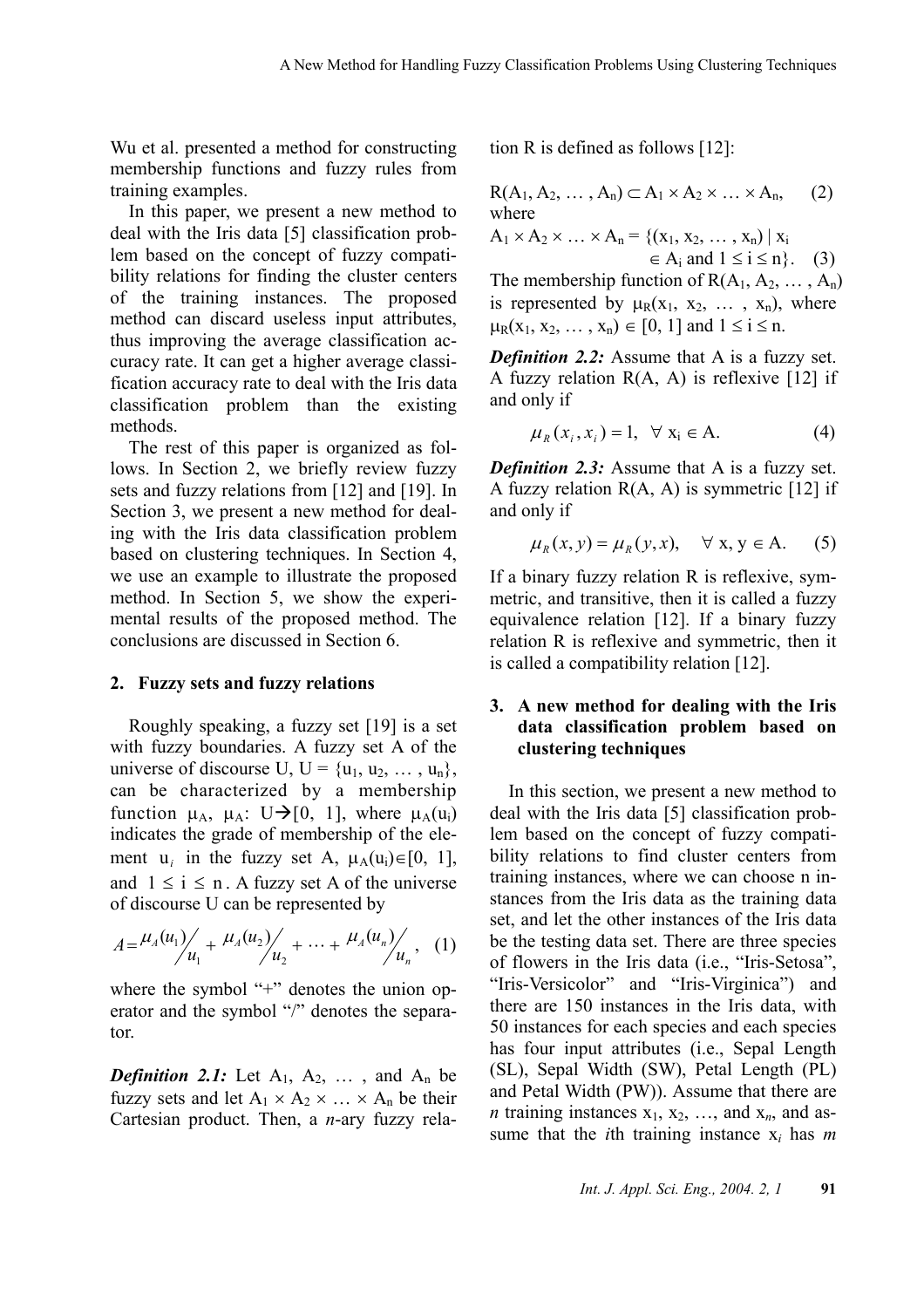input attribute values  $x_{i1}$ ,  $x_{i2}$ , ...,  $x_{im}$ , and one output classification yi shown as follows:

$$
x_i = ((x_{i1}, x_{i2}, ..., x_{im}), y_i),
$$

where  $x_{i,j}$  is the value of the jth input attribute  $X_j$  of the ith training instance  $x_i$  and  $x_{i,j}$  is a real value;  $y_i$  is the output classification of the output attribute Y of the ith training instance  $x_i$ , where  $y_i \in \{Iris-Setosa, Iris-Versionor,$ Iris-Virginica},  $i = 1, 2, ..., n$ , and  $j = 1, 2, ...,$ m.

First, we find out the individual domain of each input attribute for each type of output classification. For each input attribute  $X_i$ , where  $1 \le j \le 4$ , we calculate the number of training instances for which the values of the input attribute  $X_i$  falls in the overlapping interval formed by the overlapping of the domain values of the input attribute  $X_i$  for each species of flowers. For example, assume that the training instances have three kinds of output classifications (i.e., three species of flowers), i.e., *o*1, *o*2 and *o*3:

- (1) When the classification is  $o_1$ : Assume that the minimal attribute value and the maximal attribute value of the input attribute  $X_i$ of the training instances are 2 cm and 3 cm, respectively.
- (2) When the classification is  $o_2$ : Assume that the minimal attribute value and the maximal attribute value of the input attribute  $X_i$ of the training instances are 4 cm and 6 cm, respectively.
- (3) When the classification is  $o_3$ : Assume that the minimal attribute value and the maximal attribute value of the input attribute  $X_i$ of the training instances are 5 cm and 7 cm, respectively.

Then, the domain of the input attribute  $X_i$  for the classification  $o_1$  is [2 cm, 3 cm]; the domain of the input attribute  $X_i$  for the classification  $o_2$  is [4 cm, 6 cm]; the domain of the input attribute  $X_i$  for the classification  $o_3$  is [5] cm, 7 cm]. The distribution of the domain values of different output classifications of the input attribute  $X_i$  is shown in Figure 1.





Then, we can see that

- (i) Because the domain values of the input attribute  $X_i$  for the output classification  $o<sub>1</sub>$  and the domain values of the input attribute  $X_i$  for the output classification  $o_2$ are not overlapping, the overlapping interval is an empty set. The number of training instances in which the values of the input attribute  $X_i$  fall in the overlapping interval is 0.
- (ii) Because the domain values of the input attribute  $X_i$  for the output classification  $o<sub>1</sub>$  and the domain values of the input attribute  $X_i$  for the output classification  $o_3$ are not overlapping, the overlapping interval is an empty set. The number of training instances in which the values of the input attribute  $X_i$  fall in the overlapping interval is 0.
- (iii) Because the domain values of the input attribute  $X_i$  for the output classification  $o_2$  and the domain values of the input attribute  $X_i$  for the output classification  $o_3$ are overlapping, the overlapping interval is [5 cm, 6 cm]. Then, we can calculate the number of training instances for which the values of the input attribute  $X_i$ fall in the overlapping interval [5 cm, 6] cm] formed by the overlapping of the intervals [4 cm, 6 cm] and [5 cm, 7 cm].

Let  $n_1$  denote the number of training instances whose values of the input attribute  $X_i$  fall in the overlapping interval formed by overlapping the domain values of the input attribute  $X_i$  of the species of flowers "Iris-Setosa" and "Iris-Versicolor", let  $n_2$  denote the number of training instances whose values of the input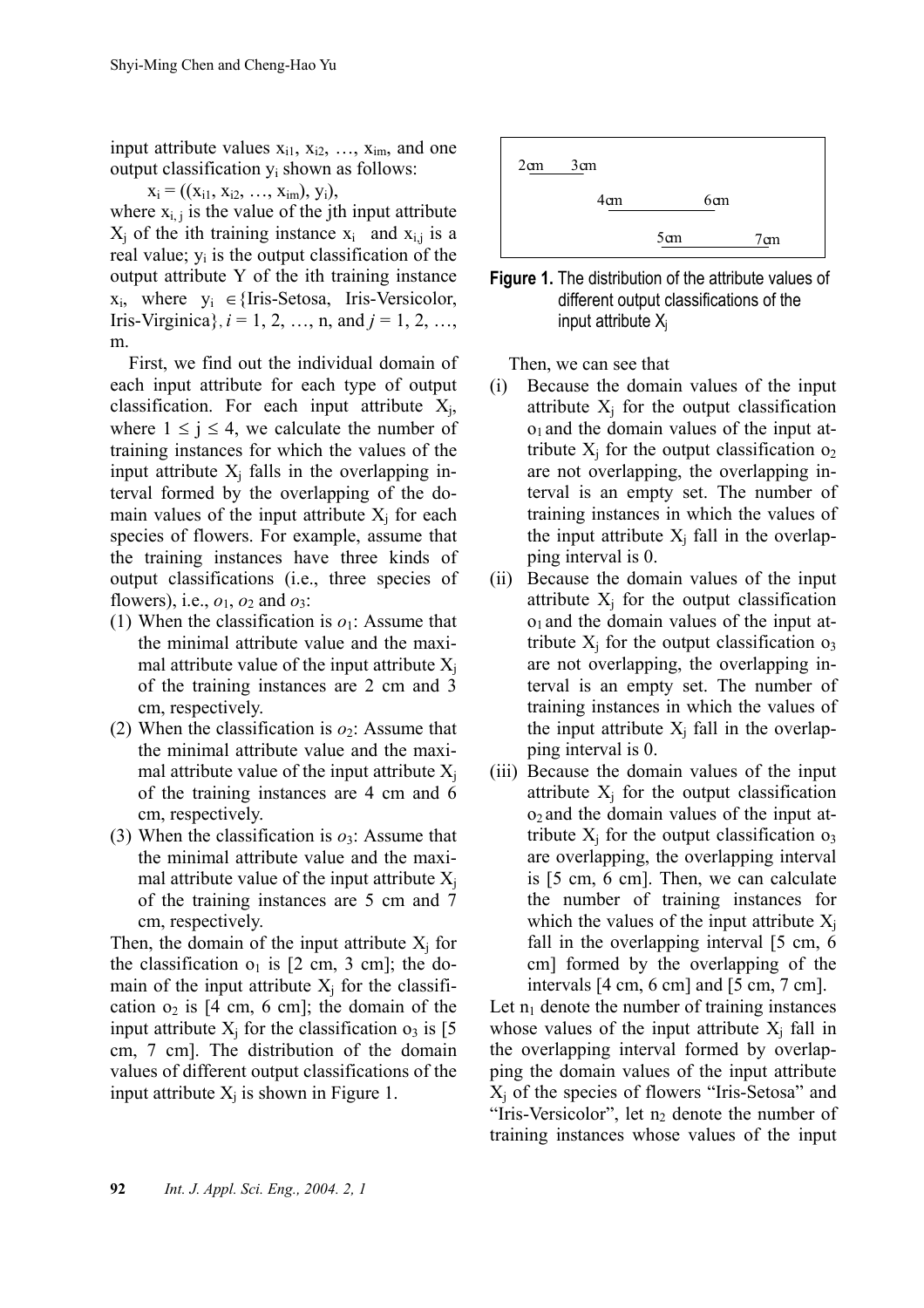attribute  $X_i$  fall in the overlapping interval formed by overlapping the domain values of the input attribute  $X_i$  of the species of flowers "Iris-Setosa" and "Iris-Virginica", let  $n_3$  denote the number of training instances whose values of the input attribute  $X_i$  fall in the overlapping interval formed by overlapping the domain values of the input attribute  $X_i$  of the species of flowers "Iris-Versicolor" and "Iris-Virginica", let  $z_1$  denote the number of training instances belonging to the species of flowers "Iris-Setosa" and "Iris-Versicolor", let  $z_2$  denote the number of training instances belonging to the species of flowers "Iris-Setosa" and "Iris-Virginica", let  $z_3$  denote the number of training instances belonging to the species of flowers "Iris-Versicolor" and "Iris-Virginica", and let  $\lambda$  be an overlapping threshold value given by the user, where  $+ n<sub>2</sub> +$ 

 $\lambda \in [0, 1]$ . If  $\frac{n_1 + n_2 + n_3}{n_3} > \lambda$  $+ z<sub>2</sub> +$  $_1$  +  $_2$  +  $_3$  $1 + \mu_2 + \mu_3$  $z_1 + z_2 + z$  $\frac{n_1 + n_2 + n_3}{n_1 + n_2} > \lambda$ , then the in-

put attribute  $X_i$  can be discarded.

In the following, we assume that there is a data set X which contains n training instances, and each training instance has m input attribute values. Then, a fuzzy compatibility relation R on X is defined by

$$
R(x_i, x_k) = 2^{D(x_i, x_k)} - 1,
$$
\n(6)

where  $x_i \in X$ ,  $x_k \in X$ ,  $R(x_i, x_k) \in [0, 1]$ , and  $D(x_i, x_k)$  is the distance between the training instances  $x_i$  and  $x_k$  defined as follows:

$$
D(x_i, x_k) = \sum_{j=1}^{m} \mu_j \left[ \left( 1 - \frac{|x_{ij} - x_{kj}|}{|x_{\text{max}j} - x_{\text{min}j}|} \right) / \delta \right],
$$
 (7)

where  $x_{i,j}$  denotes the value of the jth input attribute  $X_i$  of the ith training instance,  $X_{k,i}$ denotes the value of the jth input attribute  $X_i$ of the kth training instance,  $x_{max,j}$  denotes the maximum attribute value of the jth input attribute  $X_i$  of the training instances,  $x_{min,i}$  denotes the minimum attribute value of the jth input attribute  $X_i$  of the training instances and m denotes the number of input attributes. For the Iris data [5], if an input attribute  $X_i$  was

discarded, then we let  $\mu_i = 0$ ; otherwise, we let  $\mu_i = 1$ , where  $1 \le j \le 4$ . The value of  $\delta$  denotes the number of input attributes which are not discarded. We can use formulas (6) and (7) to derive the fuzzy compatibility relation R of the training instances. Let  $R(x_i, x_i)$  denote the fuzzy compatibility value between the training instances  $x_i$  and  $x_i$ , where R is a fuzzy compatibility relation and  $R(x_i, x_i) \in [0, 1]$ . Let  $TFCV(x_i)$  denote the total fuzzy compatibility value of the training instance  $x_i$ , where

$$
TFCV(x_i) = \sum_{j=1}^{n} R(x_i, x_j)^*
$$
, where if  $R(x_i, x_j)$ 

 $\geq \alpha$ , then let R(x<sub>i</sub>, x<sub>i</sub>)<sup>\*</sup> = R(x<sub>i</sub>, x<sub>i</sub>); if R(x<sub>i</sub>, x<sub>i</sub>)  $\leq$ β, then let R(x<sub>i</sub>, x<sub>i</sub>)<sup>\*</sup> = 1 - R(x<sub>i</sub>, x<sub>i</sub>); if β < R(x<sub>i</sub>,  $(x_j) < \alpha$ , then let  $R(x_i, x_j)^* = 0$ , where  $\alpha$  and  $\beta$ are the upper bound and the lower bound threshold values given by the user, and  $0 \leq \beta$  $\leq \alpha \leq 1$ . The proposed method for handling the Iris data classification problem is presented as follows:

**Step 1:** Find the maximum attribute value and the minimum attribute value for each input attribute of each species of flowers from the training data set.

**Step 2:** For each input attribute, calculate the number of training instances that falls in each interval formed by the overlapping of each pair of species of flowers.

**Step 3:** Let  $n_1$  denote the number of training instances whose values of the input attribute  $X_i$  fall in the overlapping interval formed by overlapping the domain values of the input attribute  $X_i$  of the species of flowers "Iris-Setosa" and "Iris-Versicolor", let  $n_2$  denote the number of training instances whose values of the input attribute  $X_i$  fall in the overlapping interval formed by overlapping the domain values of the input attribute  $X_i$  of the species of flowers "Iris-Setosa" and "Iris-Virginica", let  $n_3$  denote the number of training instances whose values of the input attribute  $X_i$  fall in the overlapping interval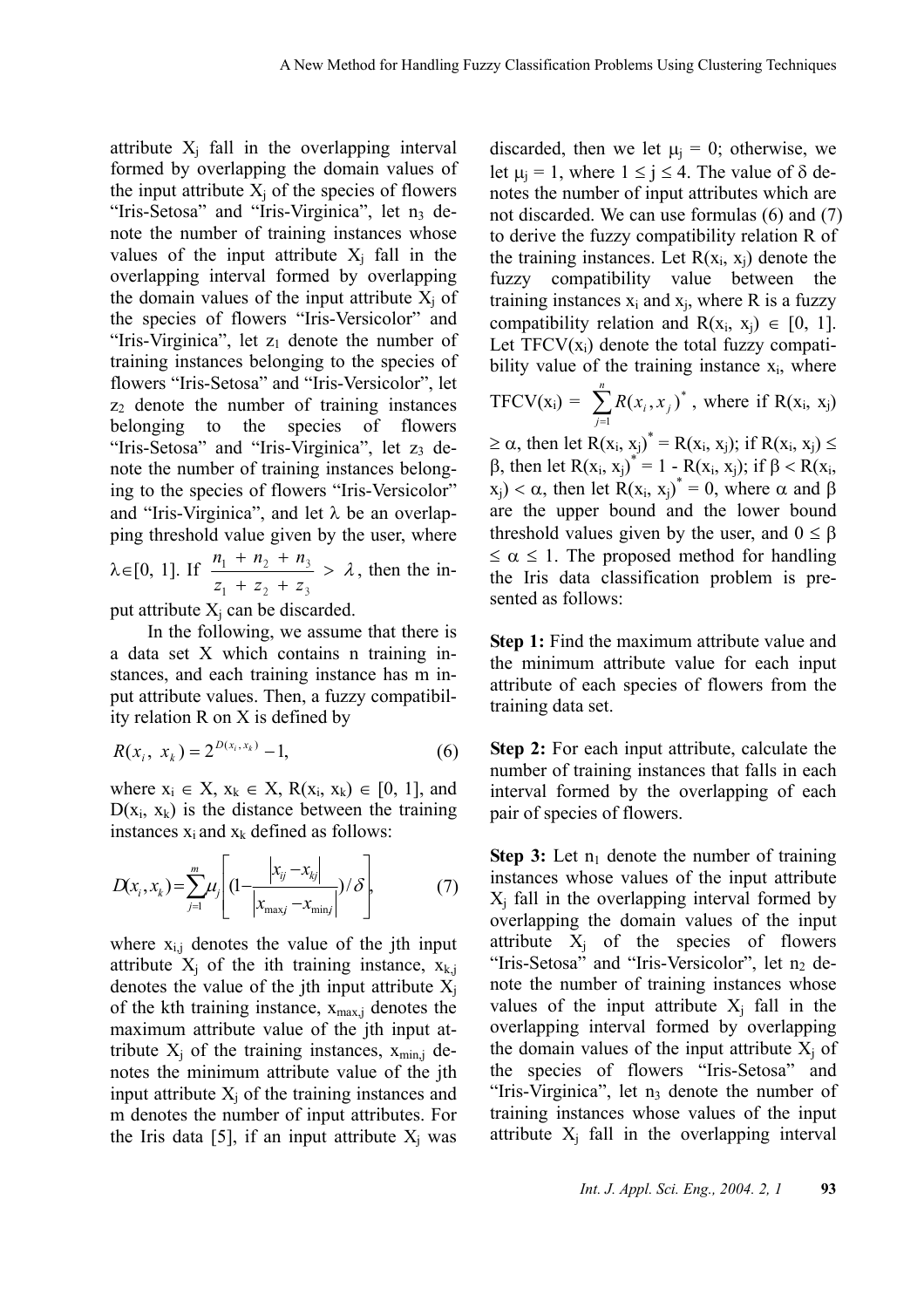formed by overlapping the domain values of the input attribute  $X_i$  of the species of flowers "Iris-Versicolor" and "Iris-Virginica", let z<sub>1</sub> denote the number of training instances belonging to the species of flowers "Iris-Setosa" and "Iris-Versicolor", let  $z_2$  denote the number of training instances belonging to the species of flowers "Iris-Setosa" and "Iris-Virginica", let  $z_3$  denote the number of training instances belonging to the species of flowers "Iris-Versicolor" and "Iris-Virginica", and let  $\lambda$  be an overlapping threshold value given by the user, where  $\lambda \in [0, 1]$ .

- **For** each input attribute  $X_i$ , where  $1 \leq j \leq k$ 4 **do**
	- **if**  $\frac{n_1 + n_2 + n_3}{n_1} > \lambda$  $+ z<sub>2</sub> +$  $+n_{2}$ +  $1 + 2 + 3$  $1 + \mu_2 + \mu_3$  $z_1 + z_2 + z$  $\frac{n_1 + n_2 + n_3}{n_1 + n_2} > \lambda$ , where  $\lambda$  is an overlapping threshold value given by the user **then** discard the input attribute  $X_i$

**end**.

**Step 4**: Based on formula (7), calculate the distance  $D(x_i, x_k)$  between each pair of training instances  $x_i$  and  $x_k$  in the training data set.

**Step 5**: Based on formula (6), derive the fuzzy compatibility relation R of the training instances.

**Step 6:** For  $i = 1$  to n do  $TFCV(x_i) = 0;$ **end**;  $$ **for**  $j = 1$  **to** n **do if**  $R(x_i, x_j) \ge \alpha$ , where  $\alpha$  is the upper bound threshold value given by the user and  $\alpha \in [0, 1]$ 1] **then** let  $TFCV(x_i) = TFCV(x_i) + R(x_i, x_i);$ **if**  $R(x_i, x_i) \leq \beta$ , where  $\beta$  is the lower bound threshold value given by the user and  $\beta \in [0,$ 1]

**then** let  $TFCV(x_i) = TFCV(x_i) + (1 - R(x_i, x_i));$ **if**  $\beta$  < R(x<sub>i</sub>, x<sub>i</sub>) <  $\alpha$  **then** let  $TFCV(x_i) = TFCV(x_i) + 0$ **end end**.

- **Step 7**: **For** each species of flower **do**
	- **while** there are training instances for the species of flower that have not been marked **do**

**begin**

- let the training instance which has a maximum total fuzzy compatibility value be a cluster center for the species of flower;
- **if** the fuzzy compatibility value between this generated cluster center and any training instance  $x_k$ in the training data set is larger than the level threshold value  $\gamma$  given by the user, where  $\gamma \in [0, 1]$ 1]
- **then** mark this training instance  $x_k$  from the training data set, where  $1 \leq k \leq n$ . In this situation, if the number of marked training instances in the training data set is less than 5 percent of the number of training instances, then this cluster center can not be used, and we free the marked training instances (i.e., unmark the marked training instances) except this cluster center

**end** 

**end**.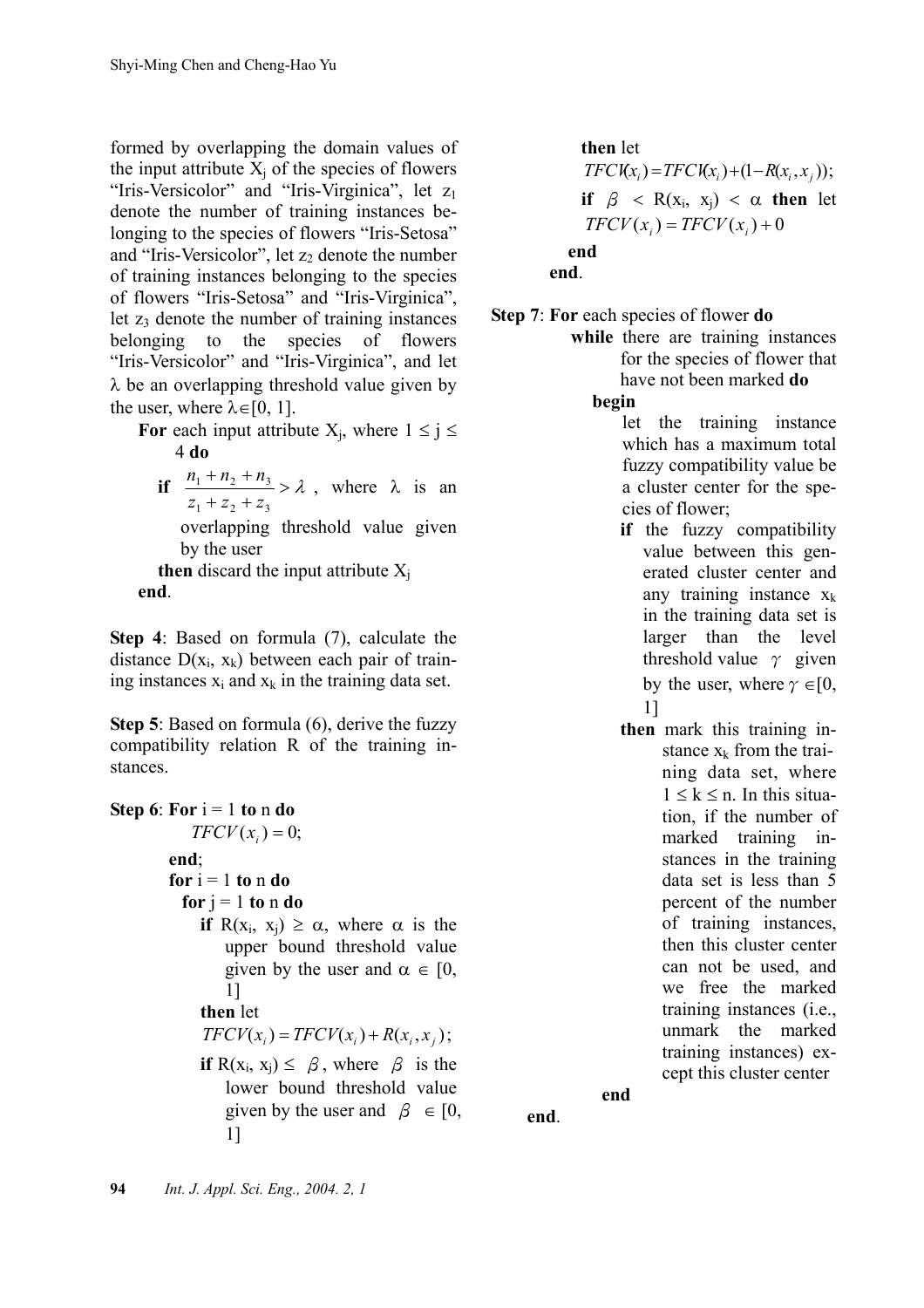Then, based on the generated cluster centers of the training instances, we can classify the testing instances described as follows. Assume that  $x_a$ ,  $x_b$ ,  $\dots$ , and  $x_z$  are the cluster centers of the training instances, then

For each testing instance  $x_k$  in the testing data set **do** 

- **if** the testing instance  $x_k$  has the largest fuzzy compatibility value  $R(x_k, x_p)$  regarding the cluster center  $x_p$ , where  $p \in$  ${a, b, ..., z}$
- **then** the testing instance  $x_k$  is classified into the same species of flower of the training instance  $x_p$ , where  $p \in \{a,$  $b, \ldots, z\}$

**end**.

#### **4. An example**

In this section, we apply the proposed algorithm to deal with the Iris data [5] classification problem. For simple illustration, we randomly choose 15 instances from the Iris data as the training data set and the testing data set. Assume that the chosen instances are as shown in Table 1 and assume that the upper bound threshold value  $\alpha$ , the lower bound threshold value  $\beta$ , the level threshold value  $\gamma$  and the overlapping threshold value  $\lambda$ given by the user are 0.5, 0.2, 0.7 and 0.2, respectively, i.e.,  $\alpha = 0.5$ ,  $\beta = 0.2$ ,  $\gamma = 0.7$  and  $\lambda = 0.2$ .

In the following, we use  $x_1, x_2, \ldots$ , and  $x_{15}$ to represent the training instances shown in Table 1, where  $x_1 = ((5.1 \text{ cm}, 3.5 \text{ cm}, 1.4 \text{ cm},$ 0.2 cm), 1),  $x_2 = ((4.9 \text{ cm}, 3.0 \text{ cm}, 1.4 \text{ cm}, 0.2 \text{ cm}))$ cm), 1),  $x_3 = ((4.7 \text{ cm}, 3.2 \text{ cm}, 1.3 \text{ cm}, 0.2 \text{ cm}))$ cm), 1),  $x_4 = ((4.6 \text{ cm}, 3.1 \text{ cm}, 1.5 \text{ cm}, 0.2 \text{ cm}))$ cm), 1),  $x_5 = ((5.0 \text{ cm}, 3.6 \text{ cm}, 1.4 \text{ cm}, 0.2 \text{ cm}))$ cm), 1),  $x_6 = ((7.0 \text{ cm}, 3.2 \text{ cm}, 4.7 \text{ cm}, 1.4 \text{ cm}))$ cm), 2),  $x_7 = ((6.4 \text{ cm}, 3.2 \text{ cm}, 4.5 \text{ cm}, 1.5 \text{ cm}))$ cm), 2),  $x_8 = ((6.9 \text{ cm}, 3.1 \text{ cm}, 4.9 \text{ cm}, 1.5 \text{ cm}))$ cm), 2),  $x_9 = ((5.5 \text{ cm}, 2.3 \text{ cm}, 4.0 \text{ cm}, 1.3 \text{ cm}))$ cm), 2)  $x_{10} = ((6.5 \text{ cm}, 2.8 \text{ cm}, 4.6 \text{ cm}, 1.5 \text{ cm}))$ cm), 2),  $x_{11} = ((6.3 \text{ cm}, 3.3 \text{ cm}, 6.0 \text{ cm}, 2.5 \text{ cm}))$ cm), 3),  $x_{12} = ((5.8 \text{ cm}, 2.7 \text{ cm}, 5.1 \text{ cm}, 2.5 \text{ cm}))$ cm), 3),  $x_{13} = ((7.1 \text{ cm}, 3.0 \text{ cm}, 5.9 \text{ cm}, 2.1$ cm), 3),  $x_{14} = ((6.3 \text{ cm}, 2.9 \text{ cm}, 5.6 \text{ cm}, 1.8 \text{ cm}))$ cm), 3),  $x_{15} = ((6.5 \text{ cm}, 3.0 \text{ cm}, 5.8 \text{ cm}, 2.2 \text{ cm}))$ cm), 3). The output attribute value "1" denotes that the species of flower is "Iris-Setosa", the output attribute value "2" denotes that the species of flower is "Iris-Versicolor", and the output attribute value "3" denotes that the species of flower is "Iris-Virginica".

**[Step 1]** Based on Table 1, we can find the maximum attribute value and the minimum attribute value for each input attribute of each species of flowers as shown in Table 2.

| Iris-Setosa |                                         |    |           |           | Iris-Versicolor                                                           |           | Iris-Virginica |           |           |  |           |                                                                        |    |        |
|-------------|-----------------------------------------|----|-----------|-----------|---------------------------------------------------------------------------|-----------|----------------|-----------|-----------|--|-----------|------------------------------------------------------------------------|----|--------|
| <b>SL</b>   | <b>SW</b>                               | PL | <b>PW</b> | Output SL |                                                                           | <b>SW</b> | PL             | <b>PW</b> | Output SL |  | <b>SW</b> | PL                                                                     | PW | Output |
|             | 5.1 cm $3.5$ cm $1.4$ cm $0.2$ cm $1$   |    |           |           | $[7.0 \text{ cm}]$ 3.2 cm   4.7 cm   1.4 cm   2                           |           |                |           |           |  |           | $(6.3 \text{ cm})$ 3.3 cm $(6.0 \text{ cm})$ 2.5 cm 3                  |    |        |
|             | $4.9 \text{ cm}$ 3.0 cm 1.4 cm 0.2 cm 1 |    |           |           | $6.4 \text{ cm}$ 3.2 cm 4.5 cm 1.5 cm 2                                   |           |                |           |           |  |           | $[5.8 \text{ cm}]$ 2.7 cm $[5.1 \text{ cm}]$ 1.9 cm $[3.1 \text{ cm}]$ |    |        |
|             | $4.7 \text{ cm}$ 3.2 cm 1.3 cm 0.2 cm 1 |    |           |           | $(6.9 \text{ cm}   3.1 \text{ cm}   4.9 \text{ cm}   1.5 \text{ cm}   2)$ |           |                |           |           |  |           | $ 7.1 \text{ cm} 3.0 \text{ cm} 5.9 \text{ cm} 2.1 \text{ cm} 3$       |    |        |
|             | $4.6 \text{ cm}$ 3.1 cm 1.5 cm 0.2 cm 1 |    |           |           | $5.5 \text{ cm}$ 2.3 cm 4.0 cm 1.3 cm 2                                   |           |                |           |           |  |           | $6.3$ cm 2.9 cm 5.6 cm 1.8 cm 3                                        |    |        |
|             | $5.0 \text{ cm}$ 3.6 cm 1.4 cm 0.2 cm 1 |    |           |           | $6.5 \text{ cm}$ 2.8 cm 4.6 cm 1.5 cm 2                                   |           |                |           |           |  |           | $6.5 \text{ cm}$ 3.0 cm 5.8 cm 2.2 cm 3                                |    |        |

**Table 1.** A small training data set

**[Step 2]** For the input attribute "Sepal Length" shown in Table 2, we can see that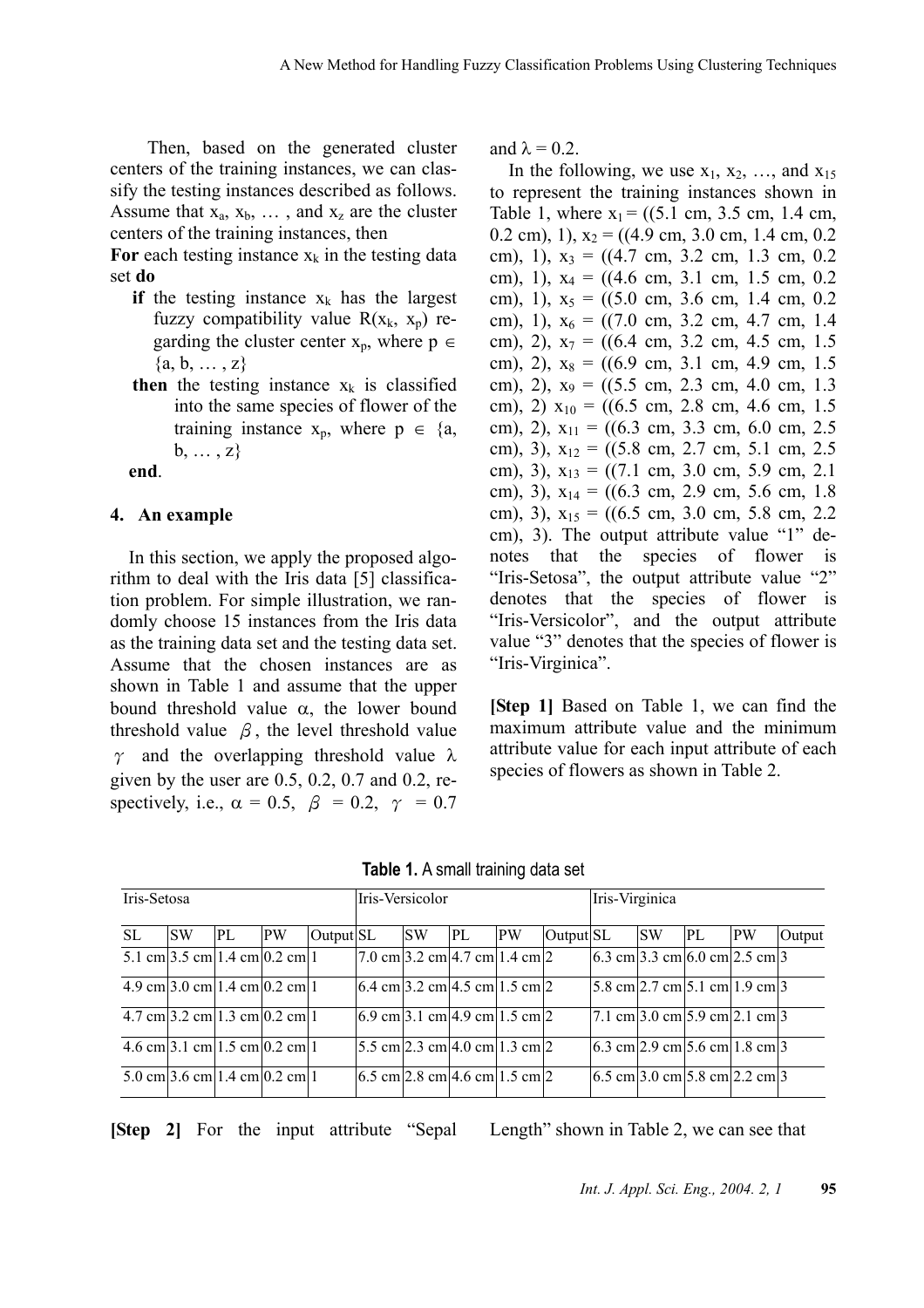- (1) When the species of flower is "Iris Setosa": The minimum attribute value of the input attribute "Sepal Length" is 4.6 cm and the maximum attribute value of the input attribute "Sepal Length" is 5.1 cm.
- (2) When the species of flower is "Iris-Versicolor": The minimum attribute value of the input attribute "Sepal Length" is 5.5 cm and the maximum attribute value of the input attribute "Sepal Length" is 7.0 cm.
- (3) When the species of flower is "Iris-Virginica": The minimum attribute value of the input attribute "Sepal Length" is 5.8 cm and the maximum attribute value of the input attribute "Sepal Length" is 7.1 cm.
- (4) Because the domain values of the input

attribute "Sepal Length" for the species of flower "Iris-Setosa" and the domain values of the input attribute "Sepal Length" for the species of flower "Iris-Versicolor" are not overlapping, the overlapping interval is an empty set. The number of training instances whose values of the input attribute "Sepal Length" fall in the overlapping interval is 0.

(5) Because the domain values of the input attribute "Sepal Length" for the species of flower "Iris-Setosa" and the domain values of the input attribute "Sepal Length" for the species of flower "Iris-Virginica" is not overlapping, the overlapping interval is an empty set. The number of training instances whose values of the input attribute "Sepal Length" fall in the overlapping interval is 0.

| Species         | Input attribute   | Minimum attribute value | Maximum attribute value |
|-----------------|-------------------|-------------------------|-------------------------|
| Iris-Setosa     | Sepal Length (SL) | 4.6 cm                  | $5.1 \text{ cm}$        |
|                 | Sepal Width (SW)  | $3.0 \text{ cm}$        | $3.6 \text{ cm}$        |
|                 | Petal Length (PL) | $1.3 \text{ cm}$        | $1.5 \text{ cm}$        |
|                 | Petal Width (PW)  | $0.2 \text{ cm}$        | $0.2$ cm                |
| Iris-Versicolor | Sepal Length (SL) | 5.5 cm                  | $7.0 \text{ cm}$        |
|                 | Sepal Width (SW)  | $2.3 \text{ cm}$        | $3.1 \text{ cm}$        |
|                 | Petal Length (PL) | $4.0 \text{ cm}$        | 4.9 cm                  |
|                 | Petal Width (PW)  | $1.3 \text{ cm}$        | $1.5 \text{ cm}$        |
| Iris-Virginica  | Sepal Length (SL) | 5.8 cm                  | $7.1 \text{ cm}$        |
|                 | Sepal Width (SW)  | 2.7 cm                  | 3.3 cm                  |
|                 | Petal Length (PL) | 5.1 cm                  | $6.0 \text{ cm}$        |
|                 | Petal Width (PW)  | 1.8 cm                  | 2.5 cm                  |

**Table 2.** Minimum attribute values and maximum attribute values for different species of flowers of the training data set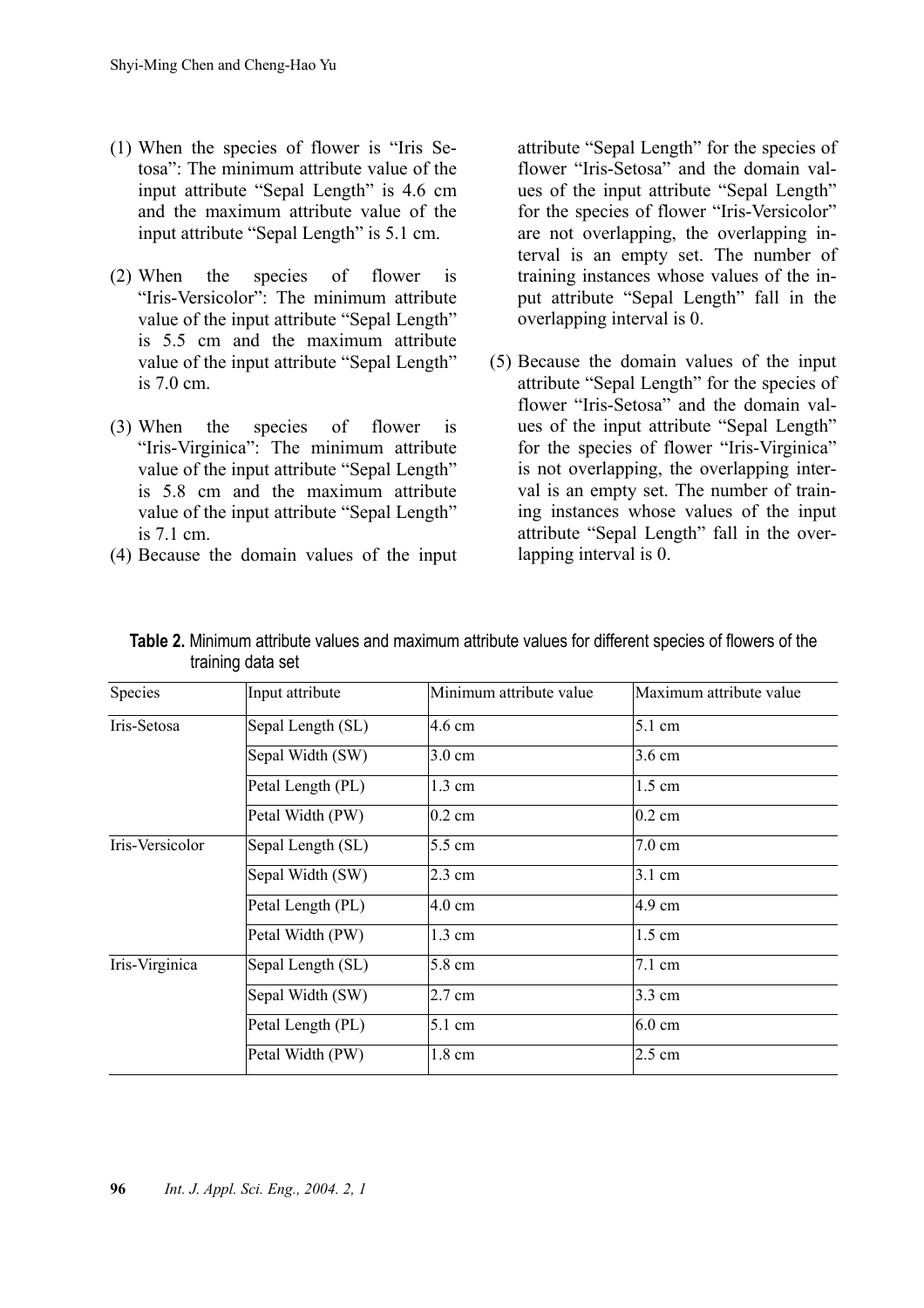



(6) Because the domain values of the input attribute "Sepal Length" for the species of flower "Iris-Versicolor" and the domain values of the input attribute "Sepal Length" for the species of flower "Iris-Virginica" are overlapping, the overlapping interval is [5.8 cm, 7.0 cm]. Then, we can calculate the number of training instances whose values of the input attribute "Sepal Length" fall in the overlapping interval [5.8 cm, 7.0 cm]. From Table 1, we can see that the number of training instances whose values of the input attribute "Sepal Length" fall in the overlapping interval [5.8 cm, 7.0 cm] is 8.

In the same way, we can calculate the number of training instances whose values of each input attribute fall in the overlapping interval formed by each pair of species of flowers as shown in Table 3.

**[Step 3]** From Table 3, we can see that the number of training instances whose values of the input attribute "Sepal Length" fall in the overlapping interval formed by the values of the input attribute "Sepal Length" for the species of flower "Iris-Setosa" and the values of the input attribute "Sepal Length" for the species of flower "Iris-Versicolor" is 0; the number of training instances whose values of the input attribute "Sepal Length" fall in the overlapping interval formed by the values of the input attribute "Sepal Length" for the species of flower "Iris-Setosa" and the values of the input attribute "Sepal Length" for the species of flower "Iris-Virginica" is 0; the number of training instances whose values of the input attribute "Sepal Length" fall in the overlapping interval formed by the values of the input attribute "Sepal Length" for the species of flower "Iris-Versicolor" and the values of the input attribute "Sepal Length" for the species of flower "Iris-Virginica" is 8. From Table 1, we can see that 5 training instances belong to the species of flower "Iris-Setosa"; 5 training instances belong to the species of flower "Iris-Versicolor". Thus, the number of training instances belonging to the pair of species of flower "Iris-Setosa and Iris-Versicolor" is 10. Furthermore, we can see that 5 training instances belong to the species of flower "Iris-Setosa"; 5 training instances belong to the species of flower "Iris-Virginica". Thus, the number of training instances belonging to the pair of species of flower "Iris-Setosa and Iris-Virginica" is 10. Finally, we can see that 5 training instances belong to the species of flower "Iris-Versicolor"; 5 training instances belong to the species of flower "Iris-Virginica". Thus, the number of training instances belonging to the pair of species of flower "Iris-Versicolor and Iris-Virginica" is 10. Therefore, we can get  $(0 + 0 + 8) / (10 + 10 + 10) = 8/30 = 0.27$ . Because the overlapping threshold value given by the user is 0.2, the input attribute "Sepal Length" is discarded. In the same way, we can see that the input attribute "Sepal Width" is discarded; the input attribute "Petal" Length" is used; the input attribute "Petal Width" is used.

**[Step 4]** Because m = 4,  $\mu_1 = 0$ ,  $\mu_2 = 0$ ,  $\mu_3 =$ 1,  $\mu_4 = 1$ ,  $\delta = 2$ ,  $x_{\text{max},1} = 7.1$ ,  $x_{\text{min},1} = 4.6$ ,  $x_{\text{max},2}$  $= 3.6$ ,  $x_{\text{min},2} = 2.3$ ,  $x_{\text{max},3} = 6.0$ ,  $x_{\text{min},3} = 1.3$ ,  $x_{\text{max},4} = 2.5$ ,  $x_{\text{min},4} = 0.2$  and based on formula (7), we can calculate the distance  $D(x_i, x_k)$ between each pair of training instances  $x_i$  and  $x_k$  in the training data set. For example, we can use formula (7) to calculate the distance  $D(x_1, x_6)$  between the first training instance  $x_1$ and the sixth training instance  $x<sub>6</sub>$  of Table 1, where  $x_1 = ((5.1 \text{ cm}, 3.5 \text{ cm}, 1.4 \text{ cm}, 0.2 \text{ cm}),$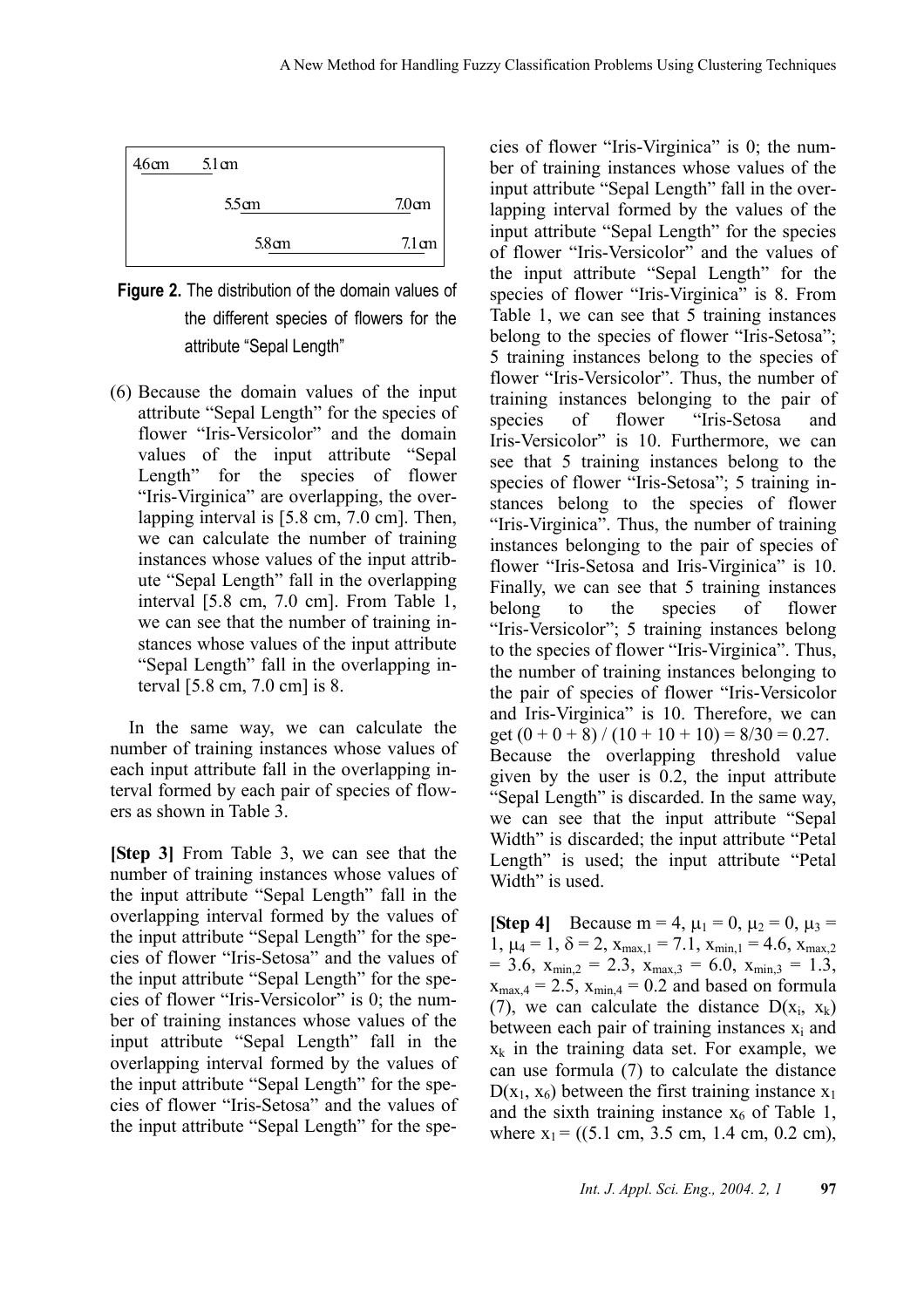1) and  $x_6 = ((7.0 \text{ cm}, 3.2 \text{ cm}, 4.7 \text{ cm}, 1.4 \text{ cm}), 2)$ , shown as follows:

$$
D(x_1, x_6) = \sum_{j=1}^{4} \mu_j \left[ \left(1 - \frac{|x_{1,j} - x_{6,j}|}{|x_{\text{max},j} - x_{\text{min},j}|} \right) / \delta \right]
$$
  
\n
$$
= 0 \times \left[ \left(1 - \frac{|x_{1,1} - x_{6,j}|}{|x_{\text{max},1} - x_{\text{min},1}|} \right) / 2 \right] + 0 \times \left[ \left(1 - \frac{|x_{1,2} - x_{6,2}|}{|x_{\text{max},2} - x_{\text{min},2}|} \right) / 2 \right] + 1 \times \left[ \left(1 - \frac{|x_{1,3} - x_{6,3}|}{|x_{\text{max},3} - x_{\text{min},3}|} \right) / 2 \right] + 1 \times \left[ \left(1 - \frac{|x_{1,4} - x_{6,4}|}{|x_{\text{max},4} - x_{\text{min},4}|} \right) / 2 \right]
$$
  
\n
$$
= 0 + 0 + \left[ \left(1 - \frac{|1.4 - 4.7|}{|6.0 - 1.3|} \right) / 2 \right] + \left[ \left(1 - \frac{|0.2 - 1.4|}{|2.5 - 0.2|} \right) / 2 \right]
$$
  
\n
$$
= \left[ \left(1 - \frac{3.3}{4.7} \right) / 2 \right] + \left[ \left(1 - \frac{1.2}{2.3} \right) / 2 \right]
$$
  
\n
$$
= \left[ \left(1 - 0.70 \right) / 2 \right] + \left[ \left(1 - 0.52 \right) / 2 \right]
$$
  
\n
$$
= (0.30 / 2) + (0.48 / 2)
$$
  
\n
$$
= 0.15 + 0.24
$$
  
\n
$$
= 0.39
$$

**Table 3.** The number of training instances that overlap between each species of flowers

| Input attribute   | Pair of species of flowers         | Number of training instances falls in<br>the overlapping interval |
|-------------------|------------------------------------|-------------------------------------------------------------------|
| Sepal Length (SL) | Iris-Setosa and Iris-Versicolor    | $\theta$                                                          |
|                   | Iris-Setosa and Iris-Virginica     | 0                                                                 |
|                   | Iris-Versicolor and Iris-Virginica | 8                                                                 |
| Sepal Width (SW)  | Iris-Setosa and Iris-Versicolor    |                                                                   |
|                   | Iris-Setosa and Iris-Virginica     | 6                                                                 |
|                   | Iris-Versicolor and Iris-Virginica | 6                                                                 |
| Petal Length (PL) | Iris-Setosa and Iris-Versicolor    | 0                                                                 |
|                   | Iris-Setosa and Iris-Virginica     | $\theta$                                                          |
|                   | Iris-Versicolor and Iris-Virginica |                                                                   |
| Petal Width (PW)  | Iris-Setosa and Iris-Versicolor    | 0                                                                 |
|                   | Iris-Setosa and Iris-Virginica     | 0                                                                 |
|                   | Iris-Versicolor and Iris-Virginica | $\theta$                                                          |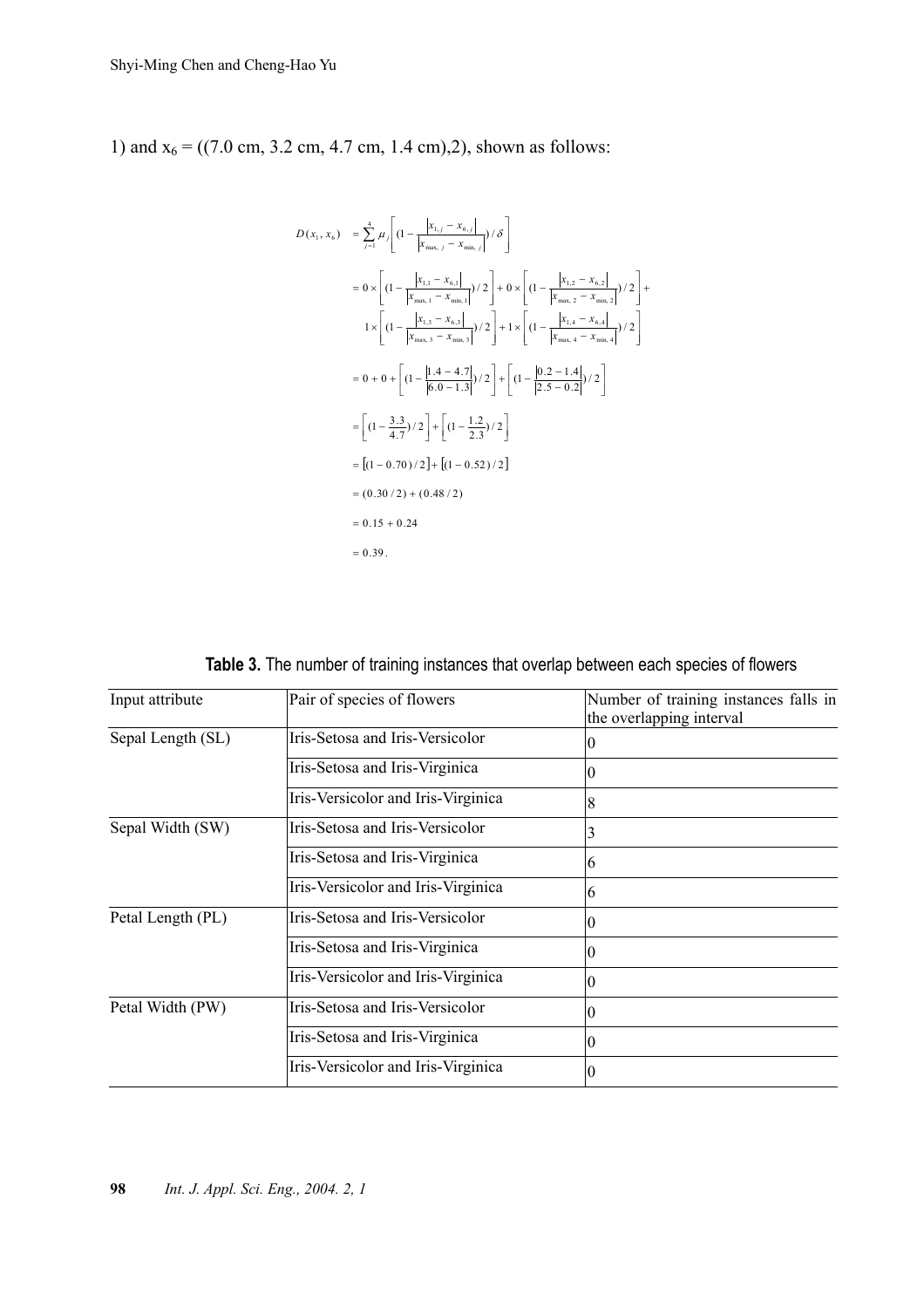In the same way, we can use formula (7) to calculate the distance  $D(x_i, x_k)$  between each pair of training instances  $x_i$  and  $x_k$ , where  $1 \leq$  $i \le 15$  and  $1 \le k \le 15$ , as shown in Table 4.

**[Step 5]** Based on formula (6), we can derive the fuzzy compatibility relation R from the

training instances. For example, we can use formula (6) to calculate the fuzzy compatibility relation R  $(x_1, x_6)$  between the first training instance  $x_1$  and the sixth training instance  $x_6$ , where  $x_1 = ((5.1 \text{ cm}, 3.5 \text{ cm}, 1.4 \text{ cm}, 0.2 \text{ cm}))$ cm), 1) and  $x_6 = ((7.0 \text{ cm}, 3.2 \text{ cm}, 4.7 \text{ cm}, 1.4$ cm), 2), shown as follows:

$$
R(x_1, x_6) = 2^{D(x_1, x_6)} - 1
$$
  
= 2<sup>0.39</sup> - 1  
= 0.31,

where D  $(x_1, x_6) = 0.39$  is obtained from Step 4.

In the same way, we can use formula (6) to

calculate the fuzzy compatibility value R  $(x_i)$ ,  $x_k$ ) between each pair of training instances  $x_i$ and  $x_k$ , where  $1 \le i \le 15$  and  $1 \le k \le 15$ , as shown in Table 5.

**[Step 6]** Because the upper bound threshold value  $\alpha$  and the lower bound threshold value β given by the user are 0.5 and 0.2, respectively, based on Table 5, the total fuzzy compatibility value  $TFCV(x_i)$  of each training instance  $x_i$ , where  $1 \le i \le 15$ , can be obtained, shown as follows:

$$
TFCV(x_1) = 9.50, TFCV(x_2) = 9.48,
$$

$$
TFCV(x_3) = 9.48, TFCV(x_4) = 9.40,
$$

$$
TFCV(x_5) = 9.48, TFCV(x_6) = 8.09,
$$

$$
TFCV(x_7) = 8.13, TFCV(x_8) = 8.29,
$$

$$
TFCV(x_9) = 6.82, TFCV(x_{10}) = 8.20,
$$

$$
TFCV(x_{11}) = 11.39, TFCV(x_{12}) = 12.32,
$$

$$
TFCV(x_{13}) = 12.33, TFCV(x_{14}) = 12.37,
$$

$$
TFCV(x_{15}) = 12.39.
$$

| Table 4. Distance between each pair of training instances |  |  |  |  |  |
|-----------------------------------------------------------|--|--|--|--|--|
|-----------------------------------------------------------|--|--|--|--|--|

|          | $X_1$ | $X_2$ | $X_3$ | $X_4$ | $X_5$ | $X_6$ | $X_7$ | $X_8$ | X9   | $\rm X_{10}$ | $X_{11}$ | $X_{12}$ | $X_{13}$ | $X_{14}$ | $X_{15}$ |
|----------|-------|-------|-------|-------|-------|-------|-------|-------|------|--------------|----------|----------|----------|----------|----------|
| $X_1$    |       | 1.00  | 0.99  | 0.99  | 1.00  | 0.39  | 0.39  | 0.35  | 0.48 | 0.38         | 0.01     | 0.24     | 0.11     | 0.21     | 0.10     |
| $X_2$    | 1.00  |       | 0.99  | 0.99  | 1.00  | 0.39  | 0.39  | 0.35  | 0.49 | 0.38         | 0.01     | 0.24     | 0.11     | 0.21     | 0.10     |
| $X_3$    | 0.99  | 0.99  |       | 0.98  | 0.99  | 0.38  | 0.38  | 0.33  | 0.47 | 0.37         | 0.00     | 0.28     | 0.10     | 0.19     | 0.09     |
| $X_4$    | 0.99  | 0.99  | 0.98  | 1     | 0.99  | 0.40  | 0.40  | 0.36  | 0.49 | 0.39         | 0.02     | 0.25     | 0.12     | 0.22     | 0.11     |
| $X_5$    | 1.00  | 1.00  | 0.99  | 0.99  | 1     | 0.39  | 0.39  | 0.35  | 0.48 | 0.38         | 0.01     | 0.24     | 0.11     | 0.21     | 0.10     |
| $X_6$    | 0.39  | 0.39  | 0.38  | 0.40  | 0.39  | 1     | 0.96  | 0.96  | 0.90 | 0.97         | 0.62     | 0.85     | 0.72     | 0.82     | 0.71     |
| $X_7$    | 0.39  | 0.39  | 0.38  | 0.40  | 0.39  | 0.96  | 1     | 0.96  | 0.90 | 0.99         | 0.62     | 0.85     | 0.72     | 0.82     | 0.71     |
| $X_8$    | 0.35  | 0.35  | 0.33  | 0.36  | 0.35  | 0.96  | 0.96  | 1     | 0.86 | 0.97         | 0.67     | 0.89     | 0.76     | 0.86     | 0.75     |
| X9       | 0.48  | 0.48  | 0.47  | 0.49  | 0.48  | 0.90  | 0.90  | 0.86  | 1    | 0.89         | 0.53     | 0.75     | 0.62     | 0.72     | 0.61     |
| $X_{10}$ | 0.38  | 0.38  | 0.37  | 0.39  | 0.38  | 0.97  | 0.99  | 0.97  | 0.89 | 1            | 0.63     | 0.86     | 0.73     | 0.83     | 0.72     |
| $X_{11}$ | 0.01  | 0.01  | 0.00  | 0.02  | 0.01  | 0.62  | 0.62  | 0.67  | 0.53 | 0.63         | 1        | 0.77     | 0.90     | 0.81     | 0.91     |
| $X_{12}$ | 0.24  | 0.24  | 0.28  | 0.25  | 0.24  | 0.85  | 0.85  | 0.89  | 0.75 | 0.86         | 0.77     | 1        | 0.87     | 0.93     | 0.86     |
| $X_{13}$ | 0.11  | 0.11  | 0.10  | 0.12  | 0.11  | 0.72  | 0.72  | 0.76  | 0.62 | 0.73         | 0.90     | 0.87     | 1        | 0.90     | 0.97     |
| $X_{14}$ | 0.21  | 0.21  | 0.19  | 0.22  | 0.21  | 0.82  | 0.82  | 0.86  | 0.72 | 0.83         | 0.81     | 0.93     | 0.90     | 1        | 0.89     |
| $X_{15}$ | 0.10  | 0.10  | 0.09  | 0.11  | 0.10  | 0.71  | 0.71  | 0.75  | 0.61 | 0.72         | 0.91     | 0.86     | 0.97     | 0.89     | 1        |

**[Step 7]** For the species of flower "Iris-Setosa", because  $TFCV(x_1)$  has the larg-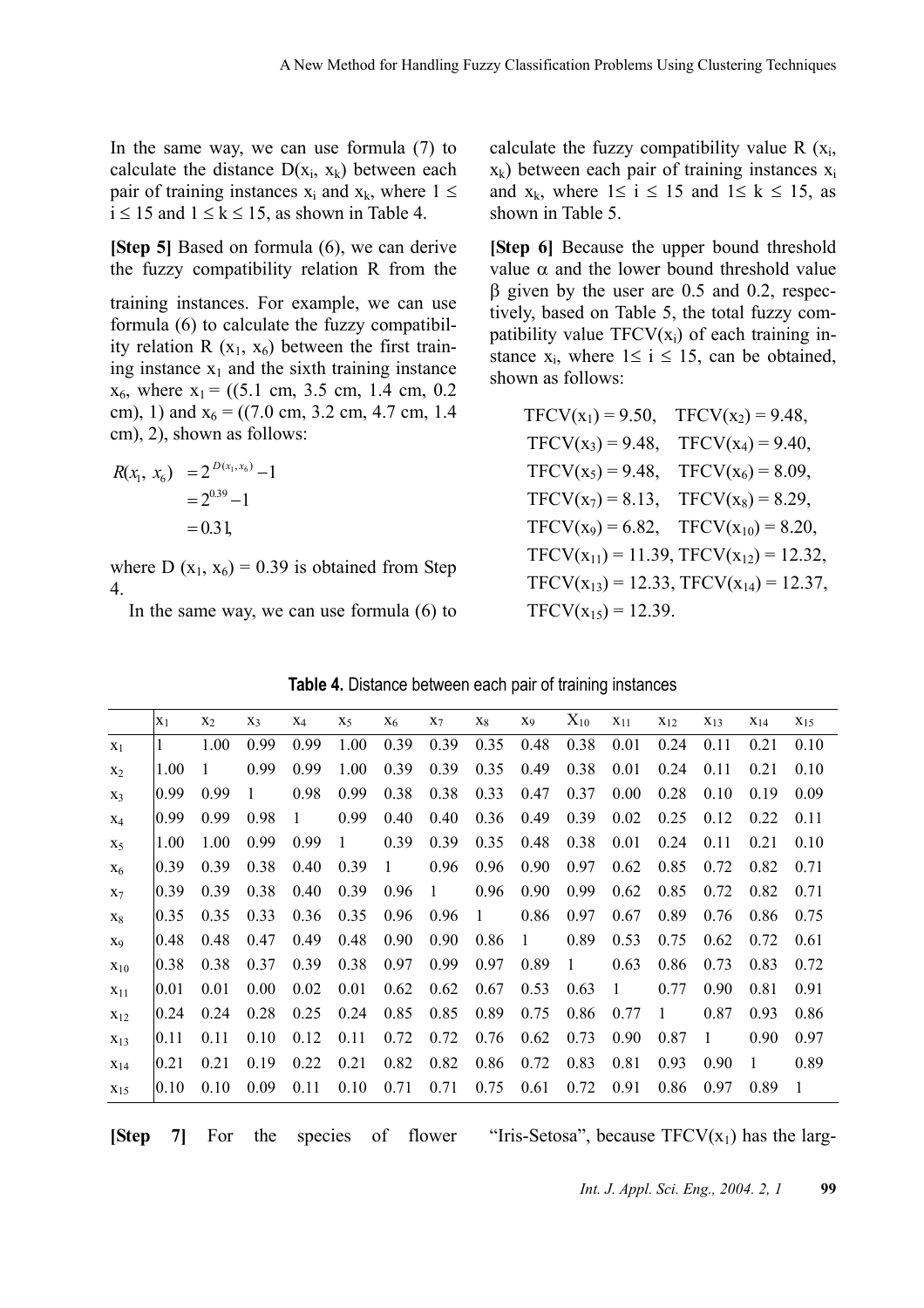est value among the values of  $TFCV(x_1)$ , TFCV( $x_2$ ), ..., and TFCV( $x_5$ ), the system lets the training instance  $x_1$  be a cluster center, where  $x_1 = ((5.1 \text{ cm}, 3.5 \text{ cm}, 1.4 \text{ cm}, 0.2 \text{ cm}),$ 1). Because the values of  $R(x_1, x_1)$ ,  $R(x_1, x_2)$ ,  $R(x_1, x_3)$ ,  $R(x_1, x_4)$  and  $R(x_1, x_5)$  are larger than the level threshold value 0.7 given by the user, the system marks the training instances  $x_1, x_2, x_3, x_4$  and  $x_5$  from the training data set. Because all of the training instances for the species of flower "Iris-Setosa" in the training data set have been marked, we can see that the training instance  $x_1$  is the cluster center of the training instances for the species of flower "Iris-Setosa".

For the species of flower "Iris-Versicolor", because  $TFCV(x_8)$  has the largest value among the values of  $TFCV(x_6)$ , TFCV( $x_7$ ), ..., and TFCV( $x_{10}$ ), the system lets the training instance  $x_8$  be a cluster center, where  $x_8 = ((6.9 \text{ cm}, 3.1 \text{ cm}, 4.9 \text{ cm}, 1.5 \text{ cm}),$ 2). Because the values of  $R(x_8, x_6)$ ,  $R(x_8, x_7)$ ,  $R(x_8, x_8)$ ,  $R(x_8, x_9)$  and  $R(x_8, x_{10})$  are larger than the level threshold value 0.7 given by the user, the system marks the training instances  $x_6$ ,  $x_7$ ,  $x_8$ ,  $x_9$  and  $x_{10}$  from the training data set. Because all of the training instances for the species of flower "Iris-Versicolor" in the training data set have been marked, we can see that the training instance  $x_8$  is the cluster center of the training instances for the species of flower "Iris-Versicolor".

For the species of flower "Iris-Virginica", because  $TFCV(x_{14})$  has the largest value among the values of  $TFCV(x_{11})$ , TFCV( $x_{12}$ ), ..., and TFCV( $x_{15}$ ), the system lets the training instance  $x_{14}$  be a cluster center, where  $x_{14} = ((6.3 \text{ cm}, 2.9 \text{ cm}, 5.6 \text{ cm}, 1.8$ cm), 3). Because the values of  $R(x_{14}, x_{11})$ ,  $R(x_{14}, x_{12})$ ,  $R(x_{14}, x_{13})$ ,  $R(x_{14}, x_{14})$  and  $R(x_{14}, x_{15})$  $x_{15}$ ) are larger than the level threshold value 0.7 given by the user, the system marks the training instances  $x_{11}$ ,  $x_{12}$ ,  $x_{13}$ ,  $x_{14}$  and  $x_{15}$ from the training data set. Because all of the training instances for the species of flower "Iris-Virginica" in the training data set have been marked, we can see that the training instance  $x_{14}$  is the cluster center of the training instances for the species of flower "Iris-Virginica".

In summary, because all of the training instances in the training data set have been marked, we can see that the training instances  $x_1$ ,  $x_8$  and  $x_{14}$  are the cluster centers of the training instances. It should be noted that if the number of training instances in a cluster is less than 5 percent of the number of training instances, the cluster center will not be used as the cluster centers of the training instances. Because there are 15 training instances, therefore, if the number of training instances in a cluster is less than 1 instance, the cluster center will not be used as the cluster center of the training instances. Therefore, each generated cluster center contains five training instances, the cluster centers  $x_1$ ,  $x_8$  and  $x_{14}$  will be used as the cluster centers of the training instances.

Then, based on the generated cluster centers  $x_1$ ,  $x_8$  and  $x_{14}$ , we can classify the testing instances shown in Table 1 as follows:

(i) Based on Table 5, we can find the largest fuzzy compatibility value between the testing instance  $x_1$  and the cluster centers  $x_1$ ,  $x_8$ ,  $x_{14}$ , where  $x_1 = ((5.1 \text{ cm}, 3.5 \text{ cm}, 1.4 \text{ cm}, 0.2 \text{ cm}),$  $y_1$ ,  $x_1 = ((5.1 \text{ cm}, 3.5 \text{ cm}, 1.4 \text{ cm}, 0.2 \text{ cm}), 1),$  $x_8 = ((6.9 \text{ cm}, 3.1 \text{ cm}, 4.9 \text{ cm}, 1.5 \text{ cm}), 2)$  and  $x_{14} = ((6.3 \text{ cm}, 2.9 \text{ cm}, 5.6 \text{ cm}, 1.8 \text{ cm}), 3).$ From Table 5, we can see that  $R(x_1, x_1) = 1$ ,  $R(x_1, x_8) = 0.27$ ,  $R(x_1, x_{14}) = 0.15$ , where  $R(x_1, x_2)$  $x_1$ ) is the largest fuzzy compatibility value among them. Thus, the testing instance  $x_1$  is in the same cluster as the cluster center  $x_1$ . That is, the classification result of the testing instance  $x_1$  is belonging to "Iris-Setosa".

(ii) Based on Table 5, we can find the largest fuzzy compatibility value between the testing instance  $x_2$  and the cluster centers  $x_1$ ,  $x_8$ ,  $x_{14}$ , where  $x_2 = ((4.9 \text{ cm}, 3.0 \text{ cm}, 1.4 \text{ cm}, 0.2 \text{ cm}),$  $y_2$ ),  $x_1 = ((5.1 \text{ cm}, 3.5 \text{ cm}, 1.4 \text{ cm}, 0.2 \text{ cm}), 1),$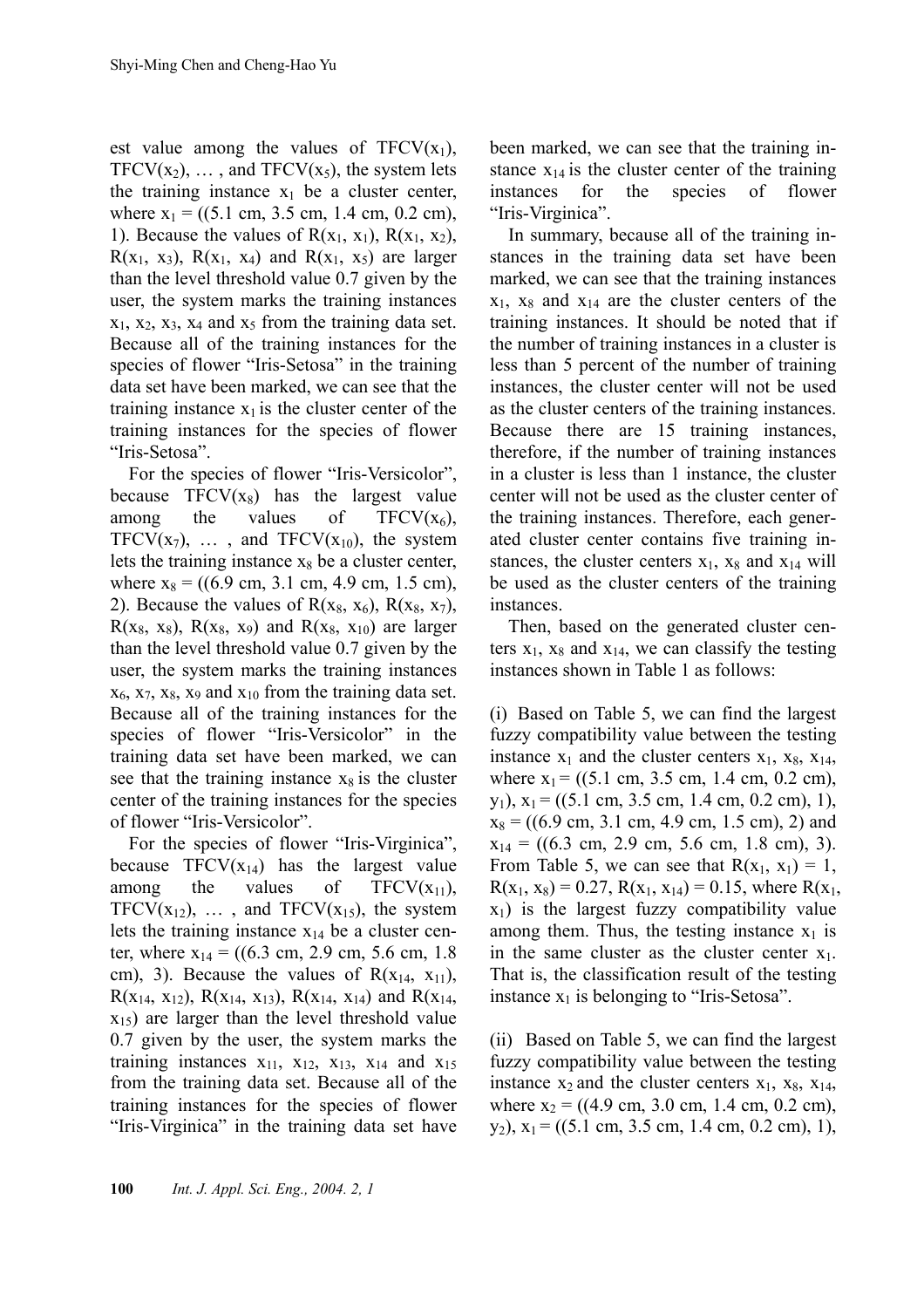$x_8 = ((6.9 \text{ cm}, 3.1 \text{ cm}, 4.9 \text{ cm}, 1.5 \text{ cm}), 2)$  and  $x_{14} = ((6.3 \text{ cm}, 2.9 \text{ cm}, 5.6 \text{ cm}, 1.8 \text{ cm}), 3).$ 

(iii) From Table 5, we can see that  $R(x_2, x_1)$  $= 1$ , R(x<sub>2</sub>, x<sub>8</sub>) = 0.27 and R(x<sub>2</sub>, x<sub>14</sub>) = 0.15, where  $R(x_2, x_1)$  is the largest fuzzy compatibility value among them. Thus, the testing instance  $x_2$  is in the same cluster as the cluster center  $x_1$ . That is, the classification result of the testing instance  $x_2$  is belonging to "Iris-Setosa". **. .** 

**.** 

(xiii) Based on Table 5, we can find the largest fuzzy compatibility value between the testing instance  $x_{13}$  and the cluster centers  $x_1$ ,  $x_8$ ,  $x_{14}$ , where  $x_{13} = ((7.1 \text{ cm}, 3.0 \text{ cm}, 5.9 \text{ cm},$ 2.1 cm),  $y_{13}$ ),  $x_1 = ((5.1 \text{ cm}, 3.5 \text{ cm}, 1.4 \text{ cm},$ 0.2 cm), 1),  $x_8 = ((6.9 \text{ cm}, 3.1 \text{ cm}, 4.9 \text{ cm}, 1.5 \text{ cm}))$ cm), 2) and  $x_{14} = ((6.3 \text{ cm}, 2.9 \text{ cm}, 5.6 \text{ cm},$ 1.8 cm), 3). From Table 5, we can see that  $R(x_{13}, x_1) = 0.07, R(x_{13}, x_8) = 0.70$  and  $R(x_{13}, x_9) = 0.70$  $x_{14}$ ) = 0.87, where R( $x_{13}$ ,  $x_{14}$ ) is the largest fuzzy compatibility value among them. Thus, the testing instance  $x_{13}$  is in the same cluster as cluster center  $x_{14}$ . That is, the classification result of the testing instance  $x_{13}$  is belonging to "Iris-Virginica".

(xiv) Based on Table 5, we can find the larg est fuzzy compatibility value between the testing instance  $x_{14}$  and the cluster centers  $x_1$ ,  $x_8$ ,  $x_{14}$ , where  $x_{14} = ((6.3 \text{ cm}, 2.9 \text{ cm}, 5.6 \text{ cm},$ 1.8 cm),  $y_{14}$ ),  $x_1 = ((5.1 \text{ cm}, 3.5 \text{ cm}, 1.4 \text{ cm},$ 0.2 cm), 1),  $x_8 = ((6.9 \text{ cm}, 3.1 \text{ cm}, 4.9 \text{ cm}, 1.5 \text{ cm}))$ cm), 2) and  $x_{14} = ((6.3 \text{ cm}, 2.9 \text{ cm}, 5.6 \text{ cm},$ 1.8 cm), 3). From Table 5, we can see that  $R(x_{14}, x_1) = 0.15$ ,  $R(x_{14}, x_8) = 0.82$  and  $R(x_{14}, x_1)$  $x_{14}$ ) = 1, where R( $x_{14}$ ,  $x_{14}$ ) is the largest fuzzy compatibility value among them. Thus, the testing instance  $x_{14}$  is in the same cluster as the cluster center  $x_{14}$ . That is, the classification result of the testing instance  $x_{14}$  is belonging to "Iris-Virginica".

**Table 5.** Fuzzy compatibility relation between each pair of training instances

|                | $X_1$ | X <sub>2</sub> | $X_3$ | $X_4$ | $X_5$ | $X_6$        | $X_7$ | $X_8$ | X <sub>9</sub> | $X_{10}$ | $X_{11}$ | $X_{12}$       | $X_{13}$ | $X_{14}$ | X <sub>15</sub> |
|----------------|-------|----------------|-------|-------|-------|--------------|-------|-------|----------------|----------|----------|----------------|----------|----------|-----------------|
| $X_1$          |       | 1.00           | 0.99  | 0.99  | 1.00  | 0.31         | 0.31  | 0.27  | 0.40           | 0.30     | 0.01     | 0.18           | 0.07     | 0.15     | 0.07            |
| X <sub>2</sub> | 1.00  | 1              | 0.99  | 0.99  | 1.00  | 0.31         | 0.31  | 0.27  | 0.40           | 0.30     | 0.01     | 0.18           | 0.07     | 0.15     | 0.07            |
| $X_3$          | 0.99  | 0.99           |       | 0.97  | 0.99  | 0.30         | 0.30  | 0.26  | 0.39           | 0.29     | 0.00     | 0.17           | 0.07     | 0.14     | 0.06            |
| $X_4$          | 0.99  | 0.99           | 0.97  | 1     | 0.99  | 0.32         | 0.32  | 0.28  | 0.41           | 0.31     | 0.02     | 0.19           | 0.09     | 0.14     | 0.08            |
| $X_5$          | 1.00  | 1.00           | 0.99  | 0.99  | 1     | 0.31         | 0.31  | 0.27  | 0.40           | 0.30     | 0.01     | 0.18           | 0.08     | 0.15     | 0.07            |
| $X_6$          | 0.31  | 0.31           | 0.30  | 0.32  | 0.31  | $\mathbf{1}$ | 0.94  | 0.94  | 0.87           | 0.96     | 0.54     | 0.80           | 0.65     | 0.76     | 0.63            |
| $X_7$          | 0.31  | 0.31           | 0.30  | 0.32  | 0.31  | 0.94         | 1     | 0.94  | 0.87           | 0.99     | 0.54     | 0.80           | 0.65     | 0.76     | 0.64            |
| $X_8$          | 0.27  | 0.27           | 0.26  | 0.28  | 0.27  | 0.94         | 0.94  | 1     | 0.82           | 0.96     | 0.59     | 0.86           | 0.70     | 0.82     | 0.68            |
| X <sub>9</sub> | 0.40  | 0.40           | 0.39  | 0.41  | 0.40  | 0.87         | 0.87  | 0.82  | -1             | 0.86     | 0.44     | 0.68           | 0.54     | 0.65     | 0.53            |
| $X_{10}$       | 0.30  | 0.30           | 0.29  | 0.31  | 0.30  | 0.96         | 0.99  | 0.96  | 0.86           | 1        | 0.55     | 0.81           | 0.66     | 0.78     | 0.65            |
| $X_{11}$       | 0.01  | 0.01           | 0.00  | 0.02  | 0.01  | 0.54         | 0.54  | 0.59  | 0.44           | 0.55     | 1        | 0.71           | 0.87     | 0.75     | 0.88            |
| $X_{12}$       | 0.18  | 0.18           | 0.17  | 0.19  | 0.18  | 0.80         | 0.80  | 0.86  | 0.68           | 0.81     | 0.71     | $\overline{1}$ | 0.83     | 0.90     | 0.82            |
| $X_{13}$       | 0.07  | 0.07           | 0.07  | 0.09  | 0.08  | 0.65         | 0.65  | 0.70  | 0.54           | 0.66     | 0.87     | 0.83           | 1        | 0.87     | 0.96            |
| $X_{14}$       | 0.15  | 0.15           | 0.14  | 0.16  | 0.15  | 0.76         | 0.76  | 0.82  | 0.65           | 0.78     | 0.75     | 0.90           | 0.87     | 1        | 0.86            |
| $X_{15}$       | 0.07  | 0.07           | 0.06  | 0.08  | 0.07  | 0.63         | 0.64  | 0.68  | 0.53           | 0.65     | 0.88     | 0.82           | 0.96     | 0.86     | $\overline{1}$  |

*Int. J. Appl. Sci. Eng., 2004. 2, 1* **101**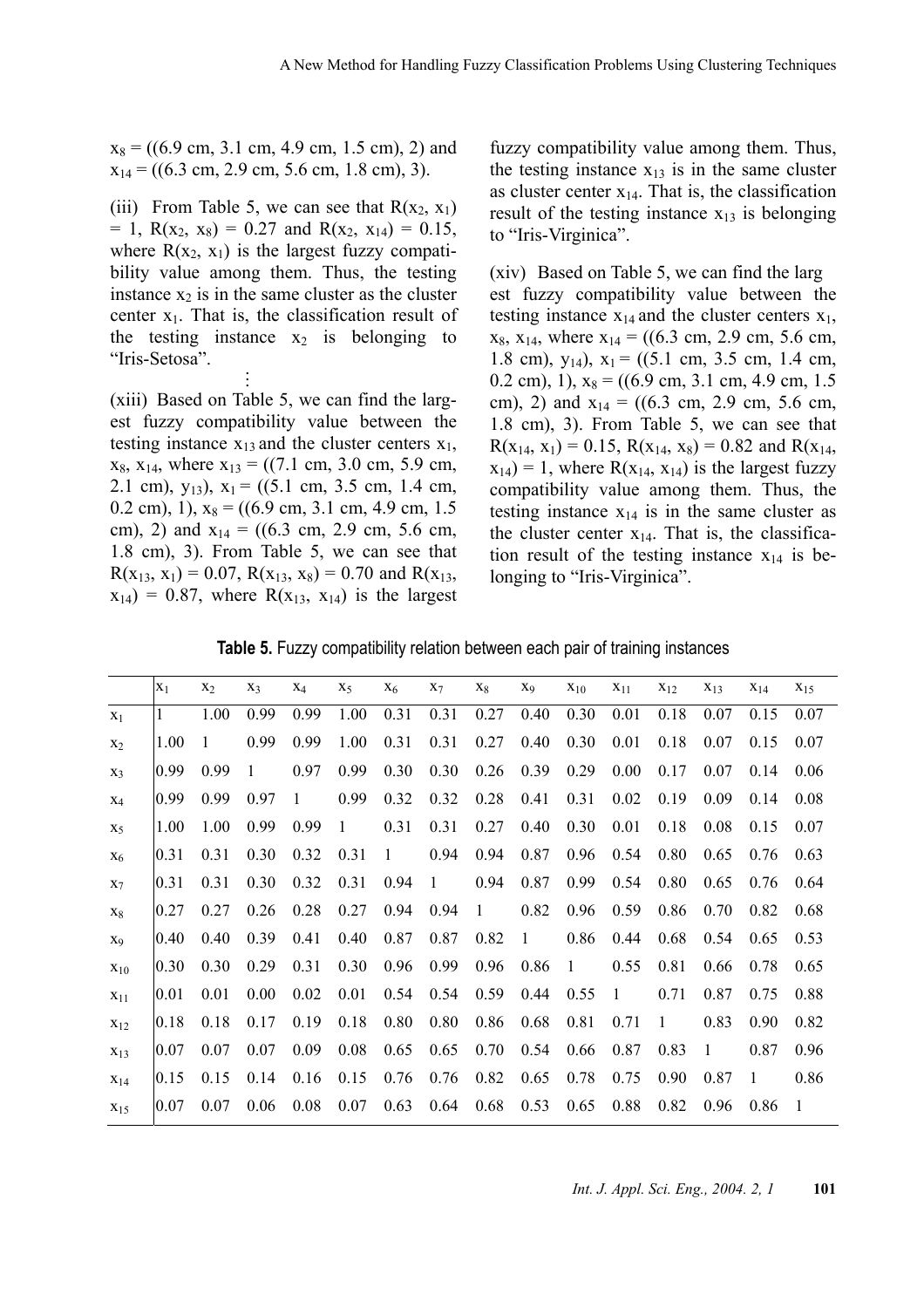(xv) Based on Table 5, we can find the largest fuzzy compatibility value between the testing instance  $x_{15}$  and the cluster centers  $x_1$ ,  $x_8$ ,  $x_{14}$ , where  $x_{15} = ((6.5 \text{ cm},$ 3.0 cm, 5.8 cm, 2.2 cm),  $y_{15}$ ,  $x_1 = ((5.1$ cm, 3.5 cm, 1.4 cm, 0.2 cm), 1),  $x_8 =$ ((6.9 cm, 3.1 cm, 4.9 cm, 1.5 cm), 2) and  $x_{14} = ((6.3 \text{ cm}, 2.9 \text{ cm}, 5.6 \text{ cm}, 1.8 \text{ cm}))$ cm), 3).

From Table 5, we can see that  $R(x_{15}, x_1) =$ 0.07,  $R(x_{15}, x_8) = 0.68$  and  $R(x_{15}, x_{14}) = 0.86$ , where  $R(x_{15}, x_{14})$  is the largest fuzzy compatibility value among them. Thus, the testing instance  $x_{15}$  is in the same cluster as cluster center  $x_{14}$ . That is, the classification result of the testing instance  $x_{15}$  is belonging to "Iris-Virginica".

In summary, the classification results of this illustrate example are as follows:

Cluster 1(Iris-Setosa) =  $\{x_1, x_2, x_3, x_4, x_5\}$ , Cluster Center =  $x_1$ ;

Cluster 2(Iris-Versicolor) =  $\{x_6, x_7, x_8, x_9,$  $x_{10}$ , Cluster Center =  $x_8$ ;

Cluster 3(Iris-Virginica) =  ${x_{11}, x_{12}, x_{13}, x_{14}}$  $x_{15}$ , Cluster Center =  $x_{14}$ .

From Table 1, we can see that the classification accuracy rate of this example is 100%.

## **5. Experimental results**

Based on the proposed algorithm, we have Implemented a program on a Pentium 4 PC by using Visual Basic Version 6.0 to deal with the Iris data classification problem. Let us consider the following cases:

**Case 1:** The training data set contains 150 training instances (i.e., the whole Iris data set) and the testing data set is equal to the training data set containing the same 150 training instances. After executing the program 200 times, the average classification accuracy rate is 97.33%, where the upper bound threshold value  $\alpha = 0.8$ , the lower bound threshold value  $\beta = 0.1$ , the level threshold value  $\gamma = 0.7$ , and the overlapping threshold value  $\lambda = 0.2$ .

**Case 2:** The system randomly chooses 120 instances from the Iris data as the training data set and lets other 30 instances of the Iris data be the testing data set. After executing the program 200 times, the average classification accuracy rate is 96.65%, where the upper bound threshold value  $\alpha = 0.6$ , the lower bound threshold value  $\beta = 0.1$ , the level threshold value  $\gamma = 0.9$ , and the overlapping threshold value  $\lambda = 0.2$ .

**Case 3:** The system randomly chooses 75 instances from the Iris data as the training data set and lets the other 75 instances of the Iris data be the testing data set. After executing the program 200 times, the average classification accuracy rate is 96.24%, where the upper bound threshold value  $\alpha = 0.5$ , the lower bound threshold value  $β = 0.2$ , the level threshold value  $\gamma = 0.7$ , and the overlapping threshold value  $\lambda = 0.2$ .

A comparison of the average classification accuracy rate of the proposed method with that of Hong-and-Chen's method [8], Hongand-Lee's method [9], Hong-and-Lee's method [10], Wang's method [16], Wu-and-Chen's method [17], Chang-and-Chen's method [1] and Castro's method [2] is shown in Table 6.

### **6. Conclusions**

In this paper, we have presented a new method to deal with the Iris data [5] classification problem based on the concept of fuzzy compatibility relations to find the cluster centers of the training instances. From Table 6, we can see that the proposed method is better than the existing methods due to the fact that it can get a higher average classification accuracy rate to deal with the Iris data classification problem than the existing methods. The proposed method also can be generalized to deal with other classification problems. In this paper, the upper bound threshold value  $\alpha$ , the lower bound threshold value β, the level threshold value  $\gamma$  and the overlapping threshold value  $\lambda$  are given by the user, where  $\alpha \in$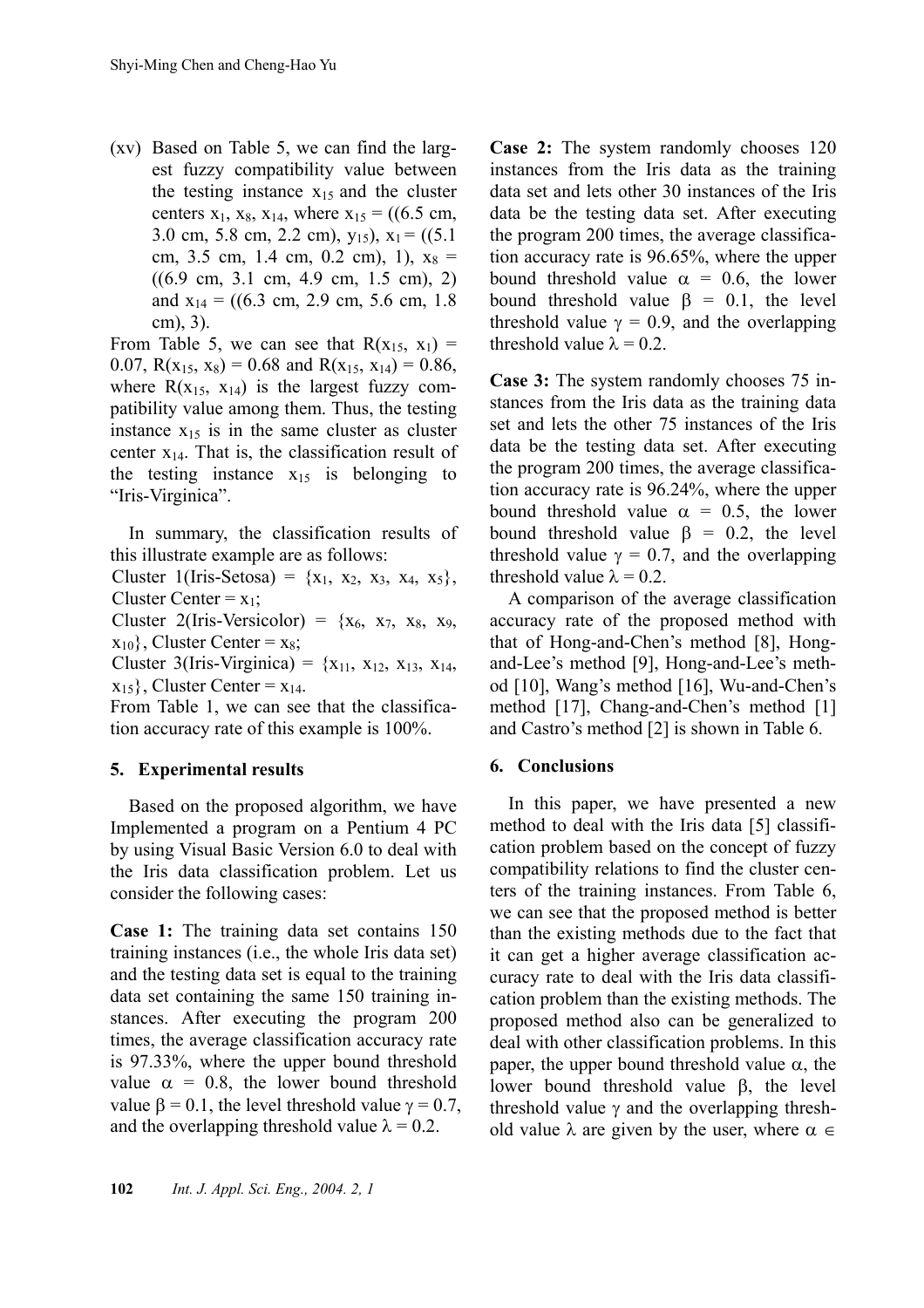[0, 1],  $\beta \in [0, 1]$ ,  $\gamma \in [0, 1]$  and  $\lambda \in [0, 1]$ . In the future, we will develop an automatic learning mechanism to automatically derive

the optimal values of  $\alpha$ ,  $\beta$ ,  $\gamma$  and  $\lambda$  to get a higher average classification accuracy rate for dealing with fuzzy classification problems.

| Methods                                                                                                                                                                                                                                                                                                                     |               | Average classification |
|-----------------------------------------------------------------------------------------------------------------------------------------------------------------------------------------------------------------------------------------------------------------------------------------------------------------------------|---------------|------------------------|
|                                                                                                                                                                                                                                                                                                                             | accuracy rate |                        |
| Hong-and-Lee's method [9] (Training Data Set: 75 Instances; Testing Data Set: 75<br>Instances; Executing 200 Times)                                                                                                                                                                                                         | 95.57%        |                        |
| Hong-and-Lee's method [10] (Training Data Set: 75 Instances; Testing Data Set:<br>75<br>Instances; Executing 200 Times)                                                                                                                                                                                                     | 95.57%        |                        |
| Chang-and-Chen's method [1] (Training Data Set: 75 Instances; Testing Data Set: 75<br>Instances; Executing 200 Times)                                                                                                                                                                                                       | 96.07%        |                        |
| Wu-and-Chen's method [17] (Training Data set: 75 Instances; Testing Data Set: 75<br>Instances; Executing 200 Times)                                                                                                                                                                                                         | 96.21%        |                        |
| The Proposed method (Training Data Set: 75 Instances; Testing Data Set: 75 In-<br>stances; Executing 200 Times; The Upper Bound Threshold Value $\alpha = 0.5$ ; The Lower 96.24%<br>Bound Threshold Value $\beta = 0.2$ ; The Level Threshold Value $\gamma = 0.7$ ; The Overlapping<br>Threshold Value $\lambda = 0.2$ )  |               |                        |
| Castro's et al. method [2] (Training Data Set: 120 Instances; Testing Data Set: 30 In-<br>stances; Executing 10 Times)                                                                                                                                                                                                      | 96.60%        |                        |
| The Proposed method (Training Data set: 120 Instances; Testing Data set: 30 In-<br>stances; Executing 200 Times; The Upper Bound Threshold Value $\alpha = 0.6$ ; The Lower 96.65%<br>Bound Threshold Value $\beta = 0.1$ ; The Level Threshold Value $\gamma = 0.9$ ; The Overlapping<br>Threshold Value $\lambda = 0.2$ ) |               |                        |
| Hong-and-Chen's method [7] (Training Data Set: 150 Instances; Testing Data Set: 150<br>Instances)                                                                                                                                                                                                                           | 96.67%        |                        |
| Hong-and-Chen's method [8] (Training Data Set: 150 Instances; Testing Data Set: 150<br>Instances)                                                                                                                                                                                                                           | 97.33%        |                        |
| Wang's method [16] (Training Data Set: 150 Instances; Testing Data Set: 150 In-<br>stances)                                                                                                                                                                                                                                 | 97.33%        |                        |
| The proposed method (Training Data Set: 150 Instances; Testing Data Set: 150 In-<br>stances; Executing 200 Times; The Upper Bound Threshold Value $\alpha = 0.8$ ; The Lower<br>Bound Threshold Value $\beta = 0.1$ ; The Level Threshold Value $\gamma = 0.7$ ; The Overlapping<br>Threshold Value $\lambda = 0.2$ )       | 97.33%        |                        |

#### **Acknowledgements**

This work was supported in part by the National Science Council, Republic of China, under Grant NSC 91-2213-E-011-037.

#### **References**

[1] Chang, C. H. and Chen, S. M. 2001.

Constructing membership functions and generating weighted fuzzy rules from training data. *Proceedings of the 2001 Ninth National Conference on Fuzzy Theory and Its Applications*, Chungli, Taoyuan, Taiwan, Republic of China: 708-713.

[2] Castro, J. L., Castro-Schez, J. J., and Zurita, J. M. 1999. Learning maximal